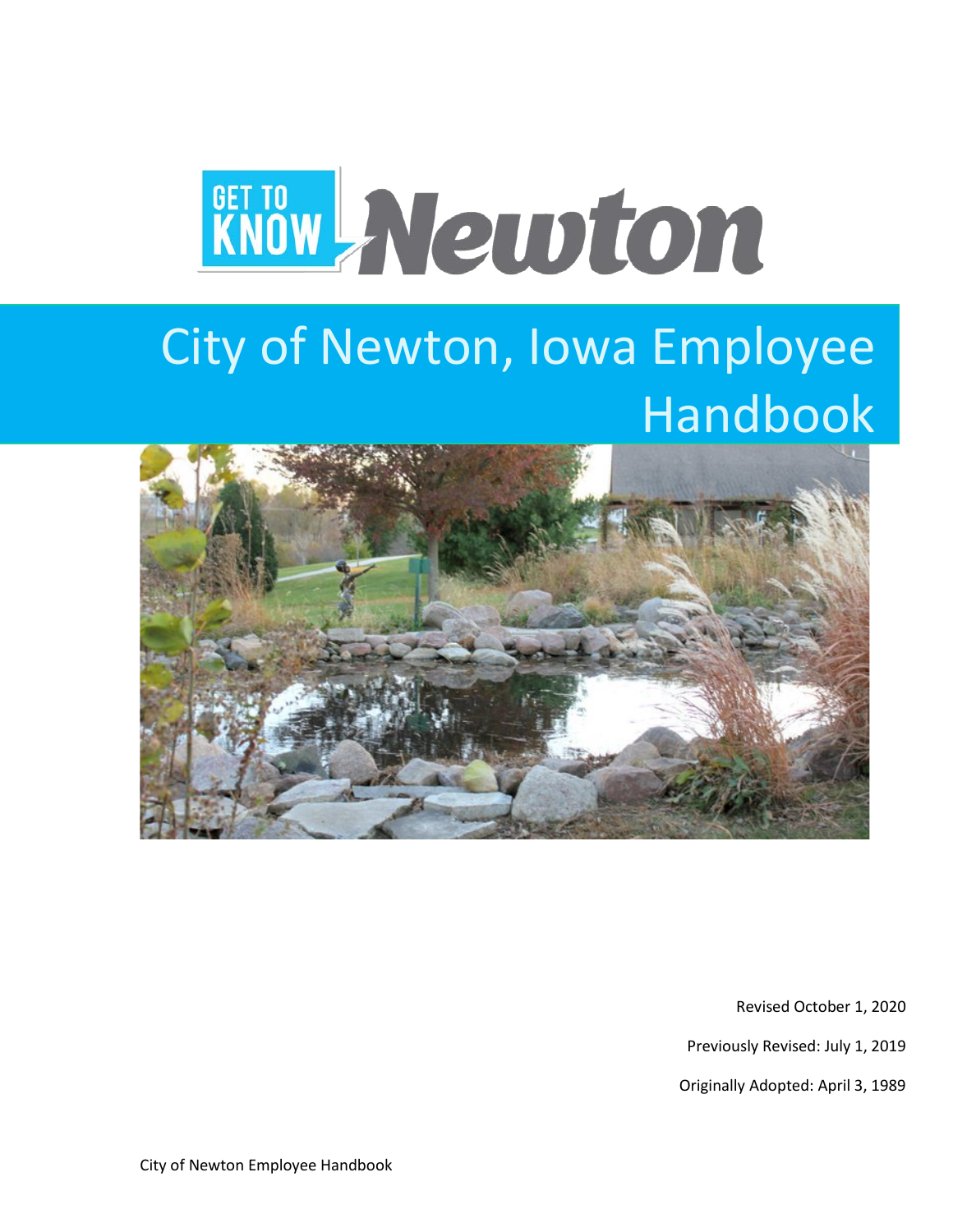#### THIS PAGE INTENTIONALLY LEFT BLANK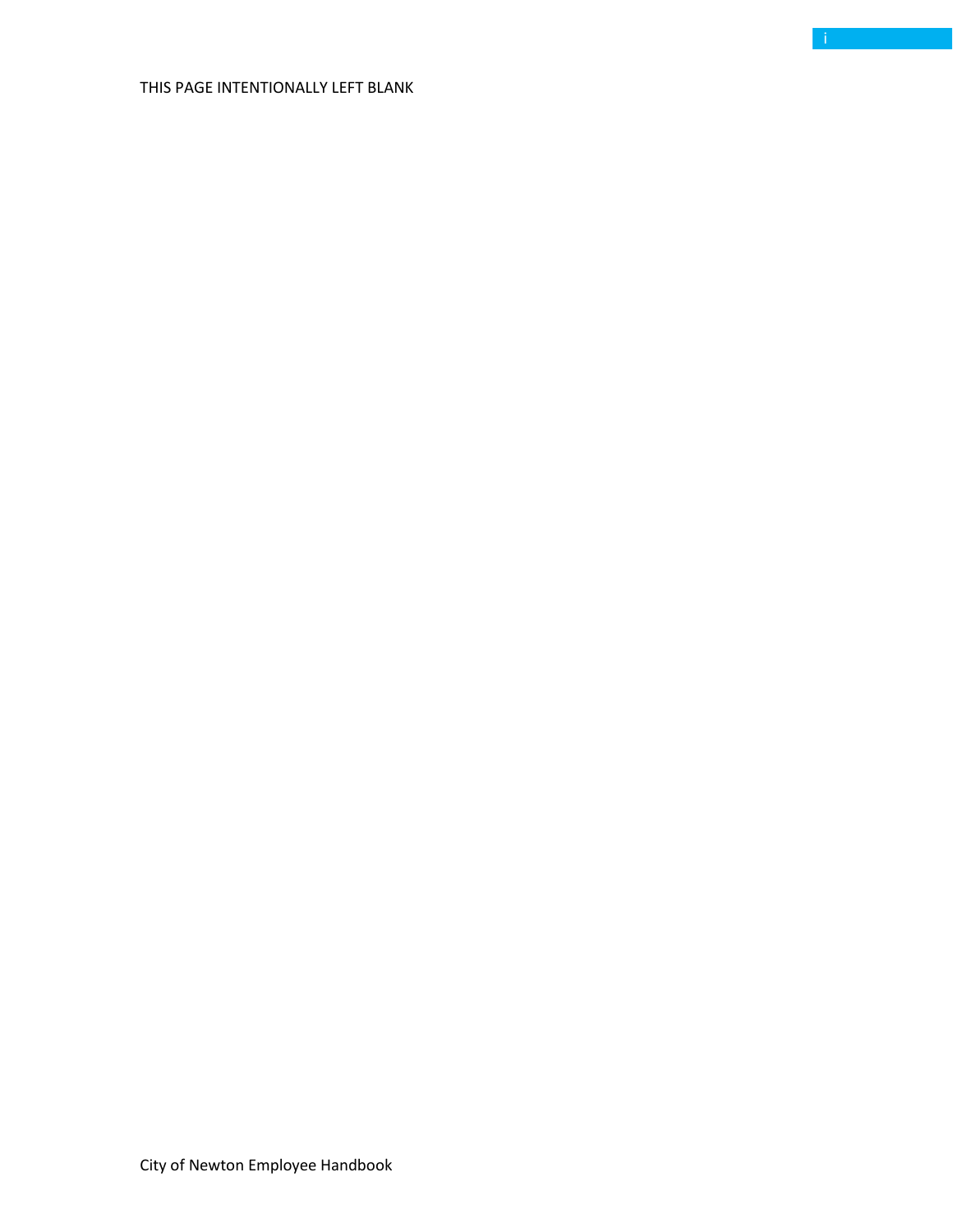# **ACKNOWLEDGMENT**

This is to acknowledge that I have received a copy of the *EMPLOYEE HANDBOOK* for the City of Newton, Iowa dated **October 1, 2020**.

I have been encouraged to read, understand, and to comply with the provisions of the *Handbook*.

Employee experience and the contract of the contract of the contract of the contract of the contract of the contract of the contract of the contract of the contract of the contract of the contract of the contract of the co

Print Name Here

Signed: National Contract of Contract of Contract of Contract of Contract of Contract of Contract of Contract of Contract of Contract of Contract of Contract of Contract of Contract of Contract of Contract of Contract of C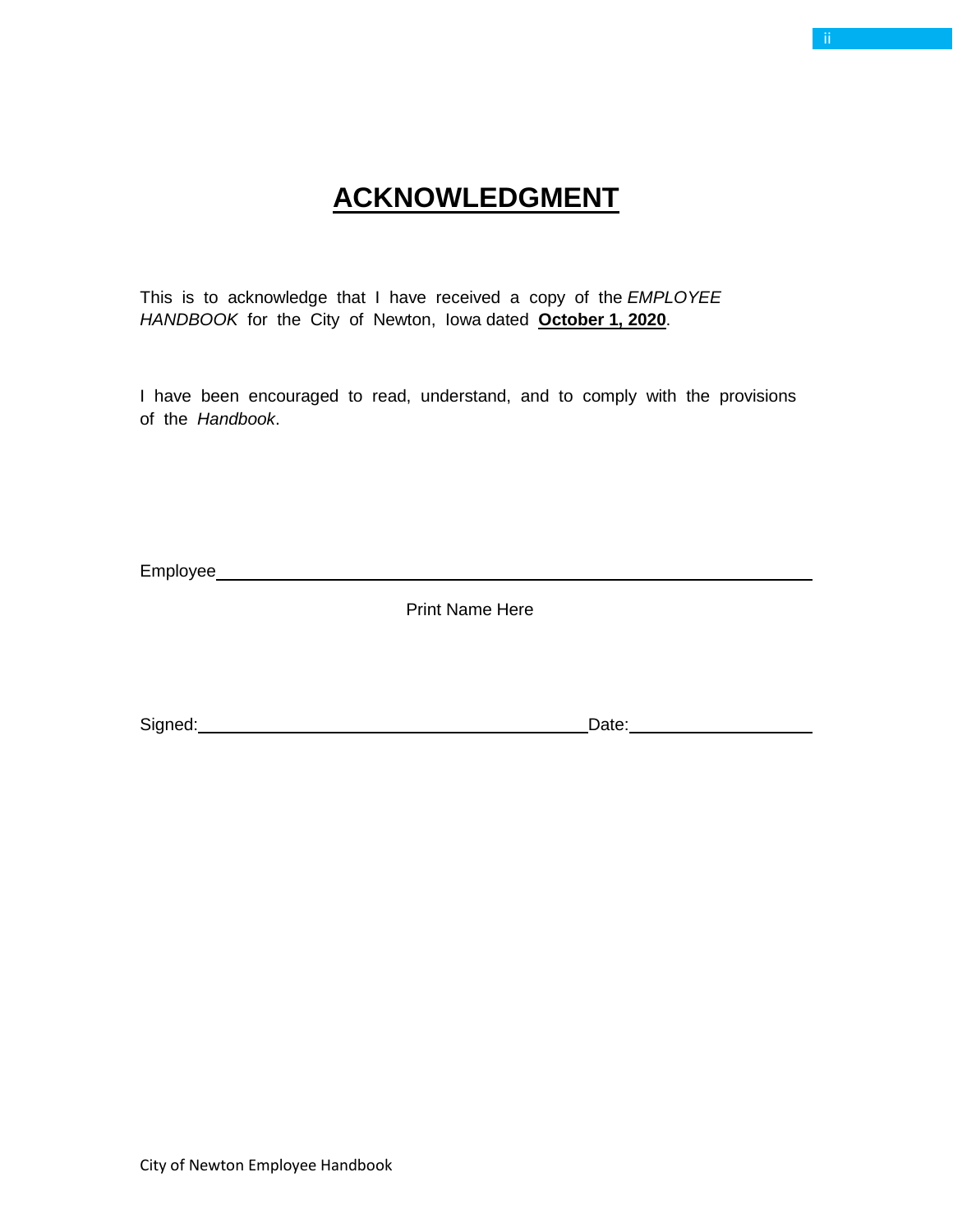#### THIS PAGE INTENTIONALLY LEFT BLANK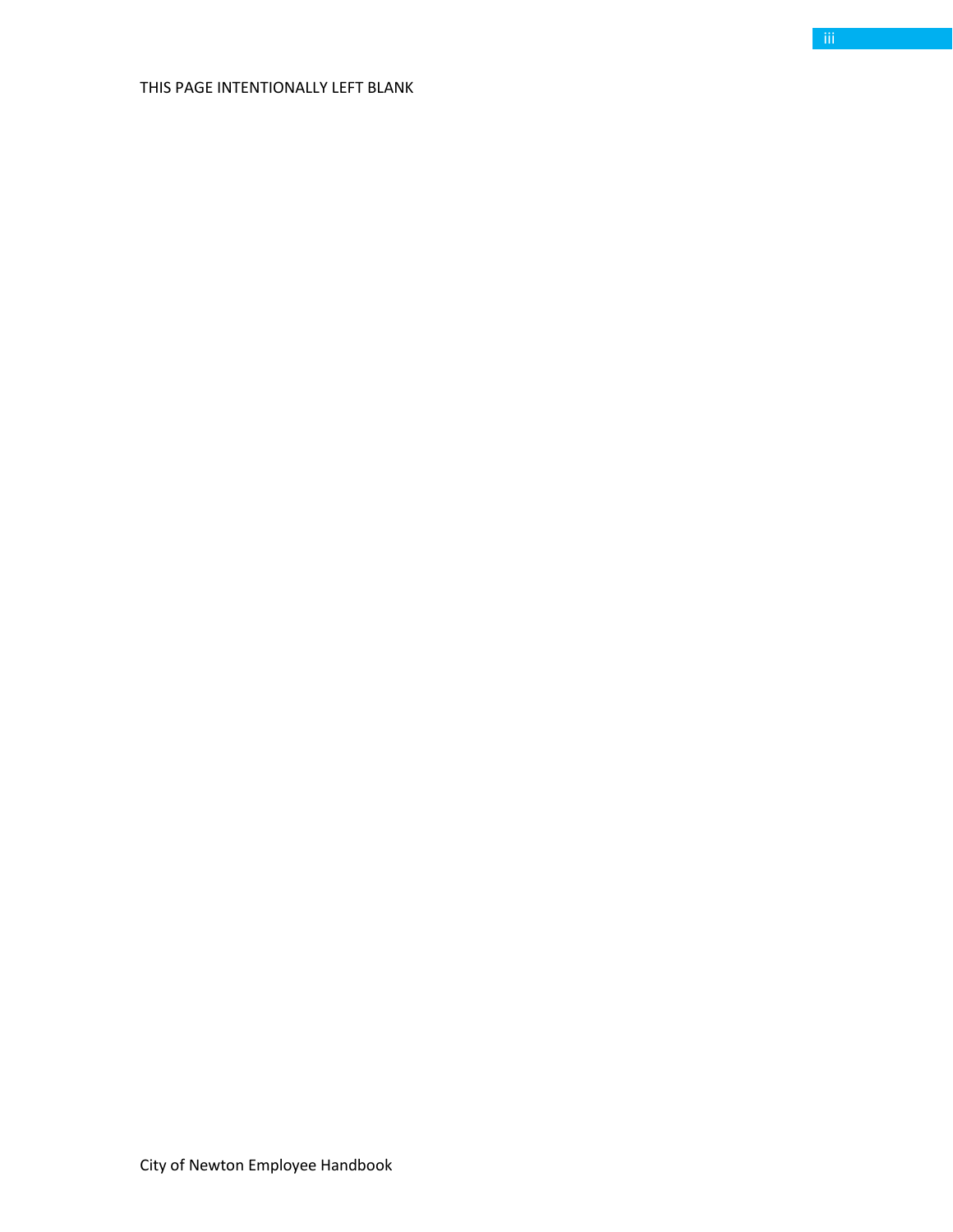# Table of contents

## **Table of Contents**

| 3.1 Electronic Communication & Internet Use 4            |
|----------------------------------------------------------|
|                                                          |
| 3.3 Discriminatory and/or Sexual Harassment 4            |
|                                                          |
|                                                          |
|                                                          |
|                                                          |
| 3.8 Employment of Family Members  6                      |
|                                                          |
|                                                          |
|                                                          |
|                                                          |
|                                                          |
|                                                          |
| 3.15 Membership to Community and Service Organizations 9 |
|                                                          |
|                                                          |
|                                                          |
|                                                          |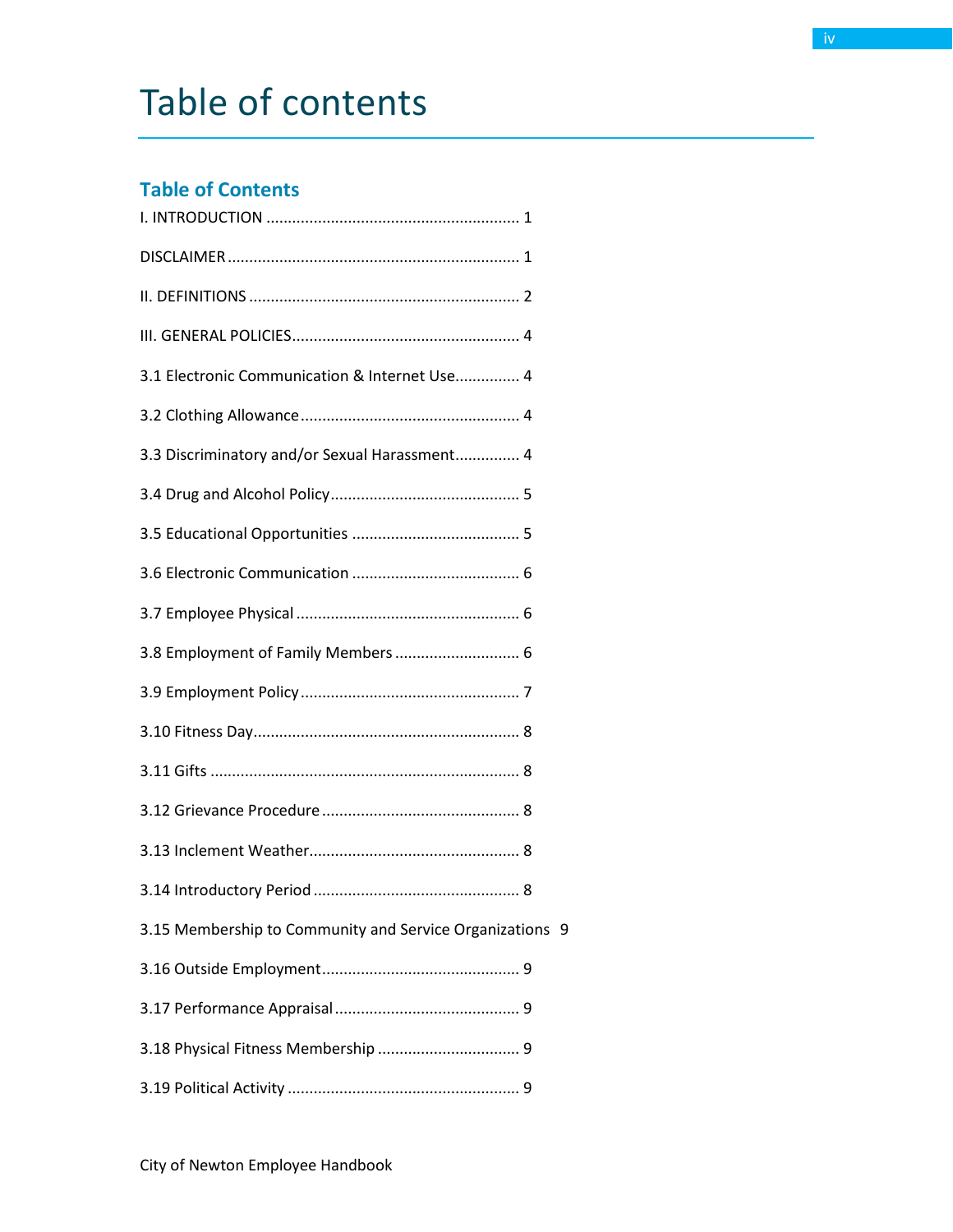| 3.28 Vehicle Allowance and Mileage Reimbursement. 12 |
|------------------------------------------------------|
| 3.29 Violation of Policies and Procedures 12         |
|                                                      |
|                                                      |
|                                                      |
|                                                      |
|                                                      |
|                                                      |
|                                                      |
|                                                      |
|                                                      |
|                                                      |
|                                                      |
|                                                      |
|                                                      |
|                                                      |
|                                                      |
|                                                      |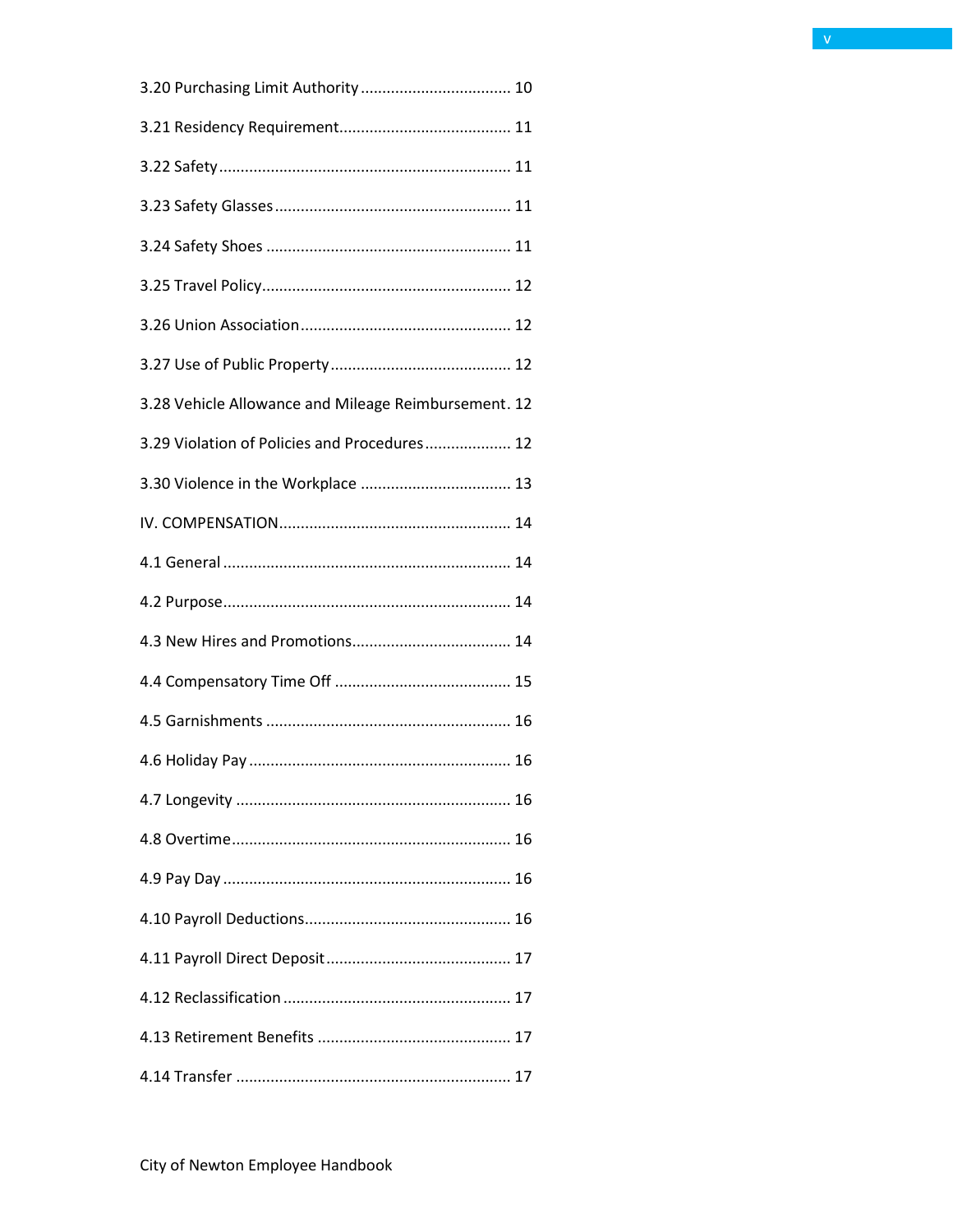| 5.1 Family and Medical Leave Act of 1993 19                       |
|-------------------------------------------------------------------|
|                                                                   |
|                                                                   |
| 5.4 Leave of Absence Without Pay 21                               |
|                                                                   |
|                                                                   |
|                                                                   |
|                                                                   |
|                                                                   |
|                                                                   |
|                                                                   |
|                                                                   |
|                                                                   |
|                                                                   |
|                                                                   |
|                                                                   |
|                                                                   |
|                                                                   |
|                                                                   |
|                                                                   |
|                                                                   |
| Appendix B: Vehicle Allowance and Mileage Reimbursement Policy 31 |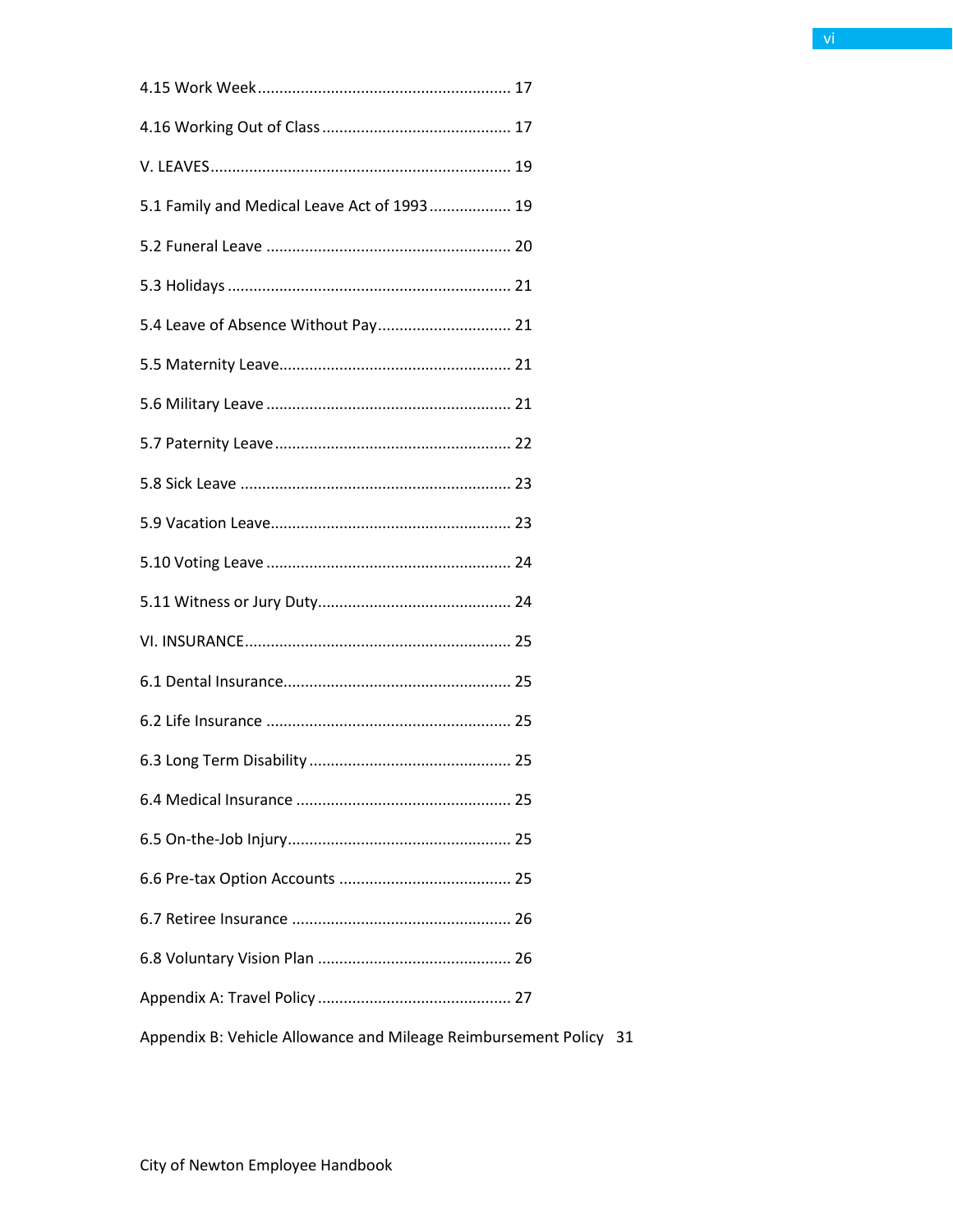#### <span id="page-7-0"></span>**I. INTRODUCTION**

The purpose of this Employee Handbook is to provide general information about the City of Newton's policies, procedures, employment benefits and other matters concerning your employment with the City. This handbook is to be used as a reference guide when questions arise. Some of the policies and benefits described in this



handbook, such as the group health insurance plans, are covered in greater detail in official policy documents from the insurance carrier. You should refer to those documents for more information.

The personnel policies within cover all full-time and part-time non-bargaining unit employees and all bargaining unit employees unless otherwise provided for by their respective collective bargaining contracts. Temporary employees and persons retained or contracted to provide special work, research or technical services for the City are not covered by this handbook unless noted. Any questions you may have should be directed to your immediate supervisor or department director.

#### <span id="page-7-1"></span>**DISCLAIMER**

This handbook is provided for informational purposes only. The policies, procedures, benefits and plans described in the handbook may be revised by the City at any time without prior notice. The City retains the exclusive right to change, add to, eliminate, or modify any of the policies in the handbook at any time at its discretion, with or without notice.

Any promises, representations, or actions by a City official or employee, which are contrary to this handbook, are not the official policy of the City and are of no force or effect. This handbook supersedes and cancels the effect of any previous versions of a City employee handbook.

This employee handbook is not intended to create any contractual rights in favor of you or the City. This handbook is not to be construed as an employment contract, express or implied, or as a promise that you will be employed for any specified period of time. Employees may resign their employment at any time and for any reason, and the City reserves the same right to discontinue any individual's employment at any time and for any reason. Nothing in this handbook changes the at-will nature of your employment with the City.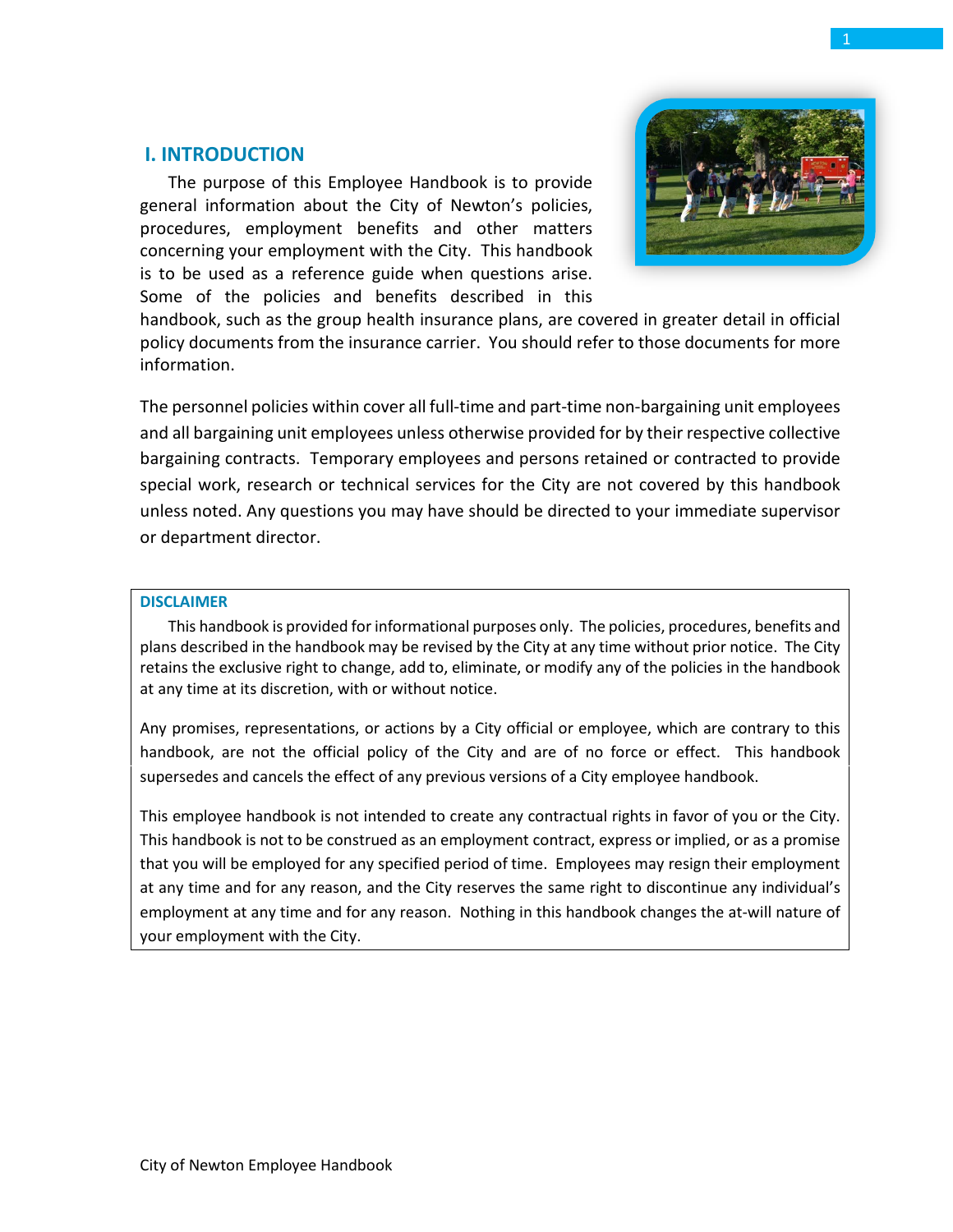#### <span id="page-8-0"></span>**II. DEFINITIONS**

Unless otherwise expressly stated or the context clearly indicates a different intention, the following terms shall, for the purpose of this handbook, have the meanings stated in this section:

Administrative Manual – A reference document containing citywide administrative procedures produced by the City Administrator. This manual is available on the City Intranet or copies by contacting your supervisor or department director.

Appeal - An application for review of an alleged grievance submitted or instituted by an employee to a higher authority.



Compensation Time Off - Time off from work in lieu of monetary payment for overtime worked.

Discrimination - A showing of bias or favoritism in treatment because of age, race, creed, color, sex, sexual orientation, gender identity, national origin, religion, or disability.

**Employee** - A person legally holding a position in the City of Newton service.

Exempt employee - An employee who is not required to receive overtime compensation for work performed beyond 40 hours in a workweek in accordance with the Fair Labor Standards Act (FLSA).

Fiscal Year - Otherwise known as July 1 through June 30.

Full-Time Employee - An employee who has completed their designated introductory period who occupies a full-time position.

Full-Time Position - A group of duties and responsibilities requiring the full-time employment of one person 40 hours per week or 56 hours per week for Fire Department shift personnel, on a regularly scheduled basis for each week throughout the year.

Introductory Period - The first six (6) months of employment or reassignment during which an employee is required to demonstrate their fitness for the position to which appointed through actual performance of the duties and responsibilities of the position. Employee's atwill status continues after completion of the introductory period.

Leave - An approved absence from work as provided for by personnel policies.

Non-Bargaining Unit Employees - Those full-time and part-time employees whose positions are not included in an established collective bargaining unit of the City.

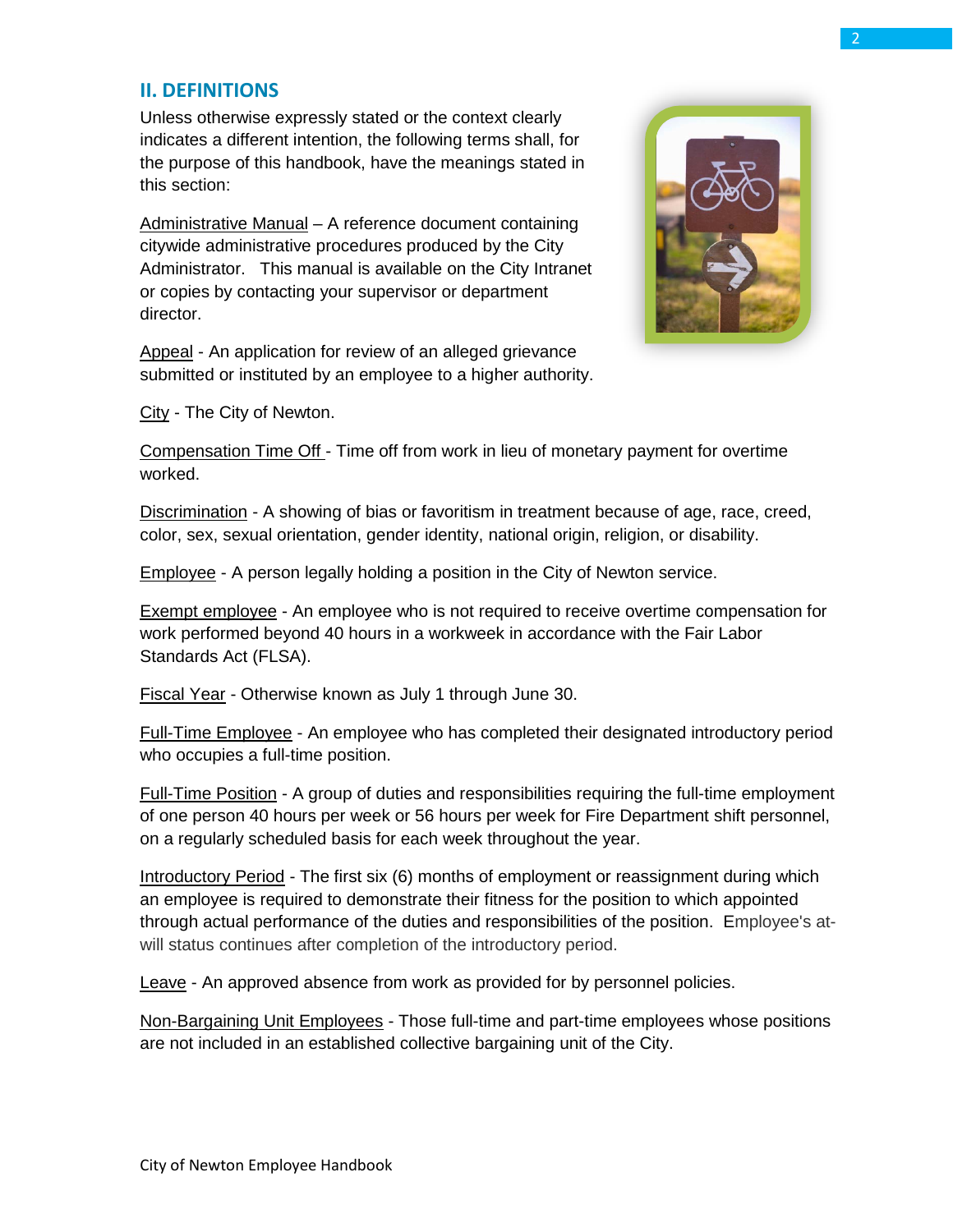Non-Exempt employee **-** An employee who is required to be paid at the rate of time and one-half (1 1/2) their regular rate for all hours worked beyond 40 hours in a workweek in accordance with the Fair Labor Standards Act (FLSA).

Non-Union Compensation Plan - The official pay schedule approved by the City Council.

Outside Employment - Employment of any kind engaged in by a City employee for which compensation is received from a source other than the City of Newton.

Overtime - Authorized time worked by an employee in excess of 40 hours for shift personnel or 53 hours per week for Fire Department.

Part-Time Employee - An employee who has completed their designated introductory period, who has received an appointment and who occupies a part-time position.

Part-Time Position - A group of duties and responsibilities requiring part-time employment of one person for at least 20 hours, but less than 40 hours per week on a regular schedule throughout the year. \* Regular Part-time employees working 30 plus hours per week over a 12 month look back period are eligible for health insurance based on a prorated contribution amount in accordance with Healthcare Reform.

Public Safety Employee - All civilian and sworn police and fire employees.

Sexual Harassment - Unsolicited, non-reciprocal behavior by an employee who is in a position to control or affect another employee's job or cause them to fear that they would be punished for the refusal to submit. This may consist of, but is not limited to, subtle pressures for sexual activity, inappropriate touching, inappropriate language, demands for sexual favors, unwelcome physical advances and displaying of sexually explicit materials in the work place. Sexual harassment also includes any employee conduct unreasonably interfering with another employee's work performance by creating an intimidating hostile or offensive working environment.

Shift Employee - An employee who occupies a full-time position which requires work on a regular schedule at any period during the 24 hours of a day and on any day during the week.

Temporary or Seasonal Employee - An employee engaged to work full-time or part-time for the City with the understanding that his or her employment will be terminated no later than upon completion of a specific assignment. Temporary employees, or seasonal employees, or part-time employees who work less than an average of twenty (20) hours per week in a 12 month look back period, are not eligible for any benefits described in this handbook, unless otherwise indicated.

Temporary or Seasonal Position - A group of duties and responsibilities requiring the temporary or seasonal employment of one person on either a full or part-time basis.

Termination - The complete separation from City employment resulting from discharge, resignation, retirement, or death.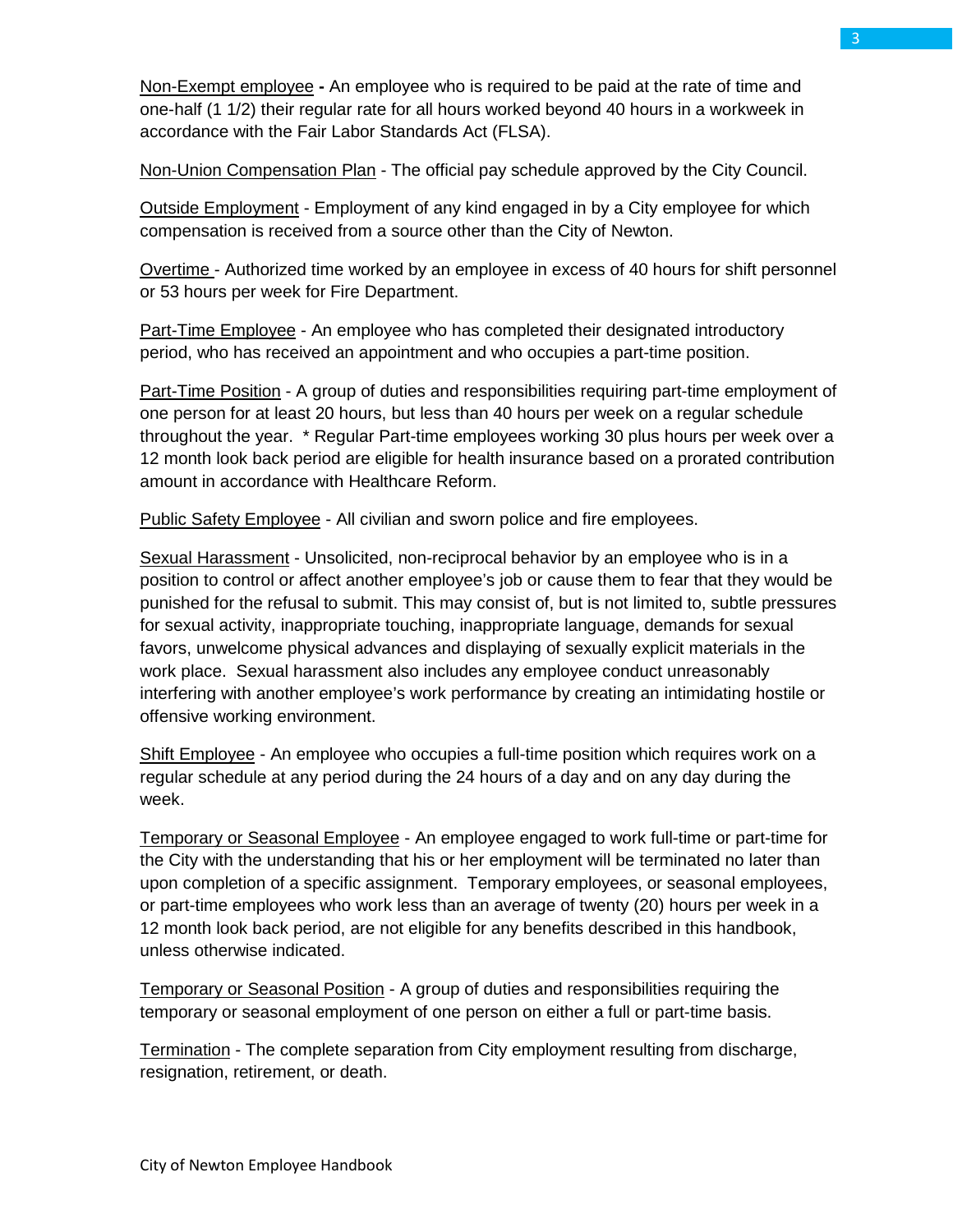#### <span id="page-10-0"></span>**III. GENERAL POLICIES**

#### <span id="page-10-1"></span>**3.1 Electronic Communication & Internet Use**

Refer to the City Administrative Manual, Procedure 1-7

#### <span id="page-10-2"></span>**3.2 Clothing Allowance**

Sec. 1 Police - All sworn Police non-union supervisors shall receive a yearly clothing allowance of \$615. One-half of the annual allowance shall be paid semi-annually on the second payroll in August and February less applicable taxes.



- Sec. 2 Fire All Fire supervisors shall receive a uniform credit in the amount of \$615 a year. Any portion, which is not utilized by an employee, may be carried over into the next year. It maynot be carried over into a third year. Upon termination of employment, the employee will be entitled to a clothing allowance payout. Annual allowance will be pro-rated monthly to include the month of departure. Fire supervisors are entitled to the unused previous year carry-over balance. The uniform credit may be used to purchase any article of clothing allowed by the department's Uniform Code. Fire supervisors may continue to purchase uniform articles anytime during the year.
- Sec. 3 Public Works Public Works non-bargaining employees who as part of their job wear a uniform, may receive up to eleven (11) uniform pants and shirts, and to replace such uniforms as they become worn, so long as the old uniforms are turned in. Uniforms shall be maintained at the City's expense to include one set up charge per year for employees who have gained or lost weight. All uniforms shall be returned to the City when the employee's employment is terminated. Such uniforms are not to be utilized on non-city employment. The City will pay 100% of the cost of safety shoes and/or overshoes and other work related outer ware for employees not to exceed \$265 in any fiscal year. The employee is required to submit a receipt for proof of purchase to be reimbursed for such purchases.

All full-time, part-time, and temporary non-bargaining unit employees may also receive replacement of clothing, watches, and/or glasses damaged while on duty.

#### <span id="page-10-3"></span>**3.3 Discriminatory and/or Sexual Harassment**

It is the responsibility of the City to ensure an employee's right to a work environment free of all forms of discriminatory and sexual harassment. Harassment on the basis of age, race, creed, color, sex, sexual orientation, gender identity, national origin, religion, or disability, or having filed a discrimination complaint is a violation of both state and federal civil rights laws. It subverts the interest of the City and threatens the working relationship within City employment as a whole. It is the policy of the City that discriminatory and sexual harassment is unacceptable and will not be tolerated.

The City, by this policy, affords all employees the right to work in an environment free from discriminatory intimidation, ridicule, and insult. The City hereby declares that all complaints of discriminatory and sexual harassment shall be promptly and fully investigated. The City shall take immediate and appropriate corrective action to end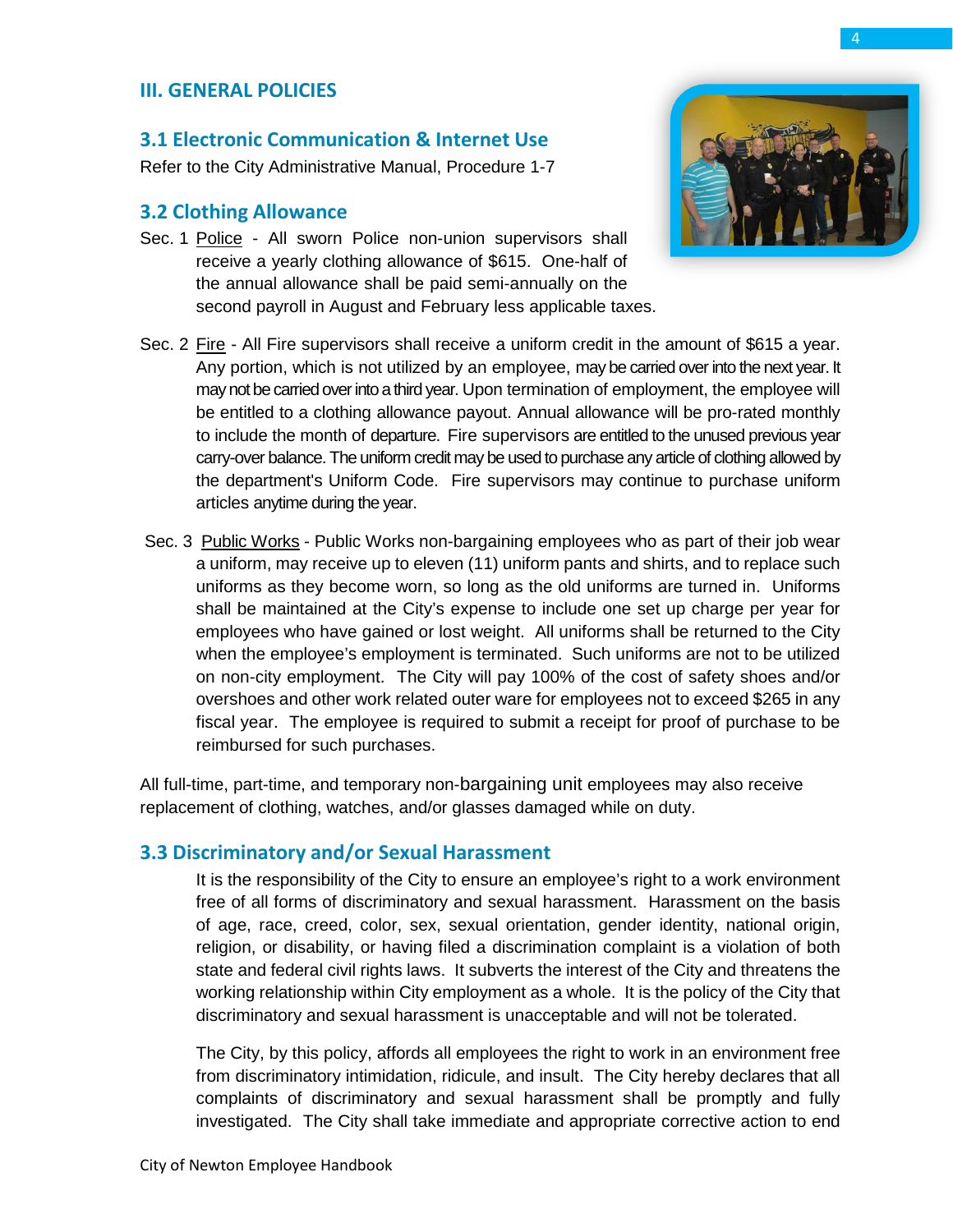the harassment, to make the victim whole, and to prevent any recurrence of or retaliation for complaining about the harassment.

Any employee that has encountered discriminatory or sexual harassment should make a complaint following the Department's chain of command. If that person(s) is the cause of the complaint, the next step would be to contact Human Resources or the City Administrator. Upon investigation of the allegations and, if the facts support such a complaint, immediate and appropriate corrective action will be taken. Any coercion of, or retaliation against, any employee who reports or complains of an incident is prohibited. Any employee violating this policy will be subject to disciplinary action up to and including discharge.

#### <span id="page-11-0"></span>**3.4 Drug and Alcohol Policy**

Employees, including temporary employees, are expected to report to work on time and in an appropriate mental and physical condition to work. As such, when reporting to work or while at work, employees shall not (1) use or be under the influence of alcohol, (2) engage in the illegal use of prescription or non-prescription drugs or (3) use or be under the influence of illegal drugs. Employees under the influence of alcohol, drugs or narcotics at work are subject to the same performance and behavior standards as other employees. Employees in violation of this policy shall be subject to disciplinary action up to and including discharge in accordance with applicable federal and state laws and regulations. Refer to City Administrative Manual for Drug and Alcohol Policies.

#### <span id="page-11-1"></span>**3.5 Educational Opportunities**

The City encourages the educational development of employees to their fullest potential. The City will reimburse an employee for tuition cost of courses taken which relate to the employee's present position or to the next position in the normal career progression from the employee's present position provided that:

- 1. The course is approved in advance and in writing by the City Administrator.
- 2. Presentation of proof of satisfactory completion of course work. The employee must receive a grade of "C" or better or a "Pass" grade if graded on a "Pass-Fail" basis.
- 3. Approval of tuition assistance must be sought for each course to be taken.
- 4. Adequate funds are available.

All requests listed below must follow the Department's chain of command process.

Police supervisors may receive additional monthly compensation of up to \$60.00 per month for college credit.

Fire supervisors may receive additional monthly compensation of up to \$22.00 per month for college credit.

Fire command staff that is certified as Hazardous Materials Technicians will receive \$80 per month of additional compensation.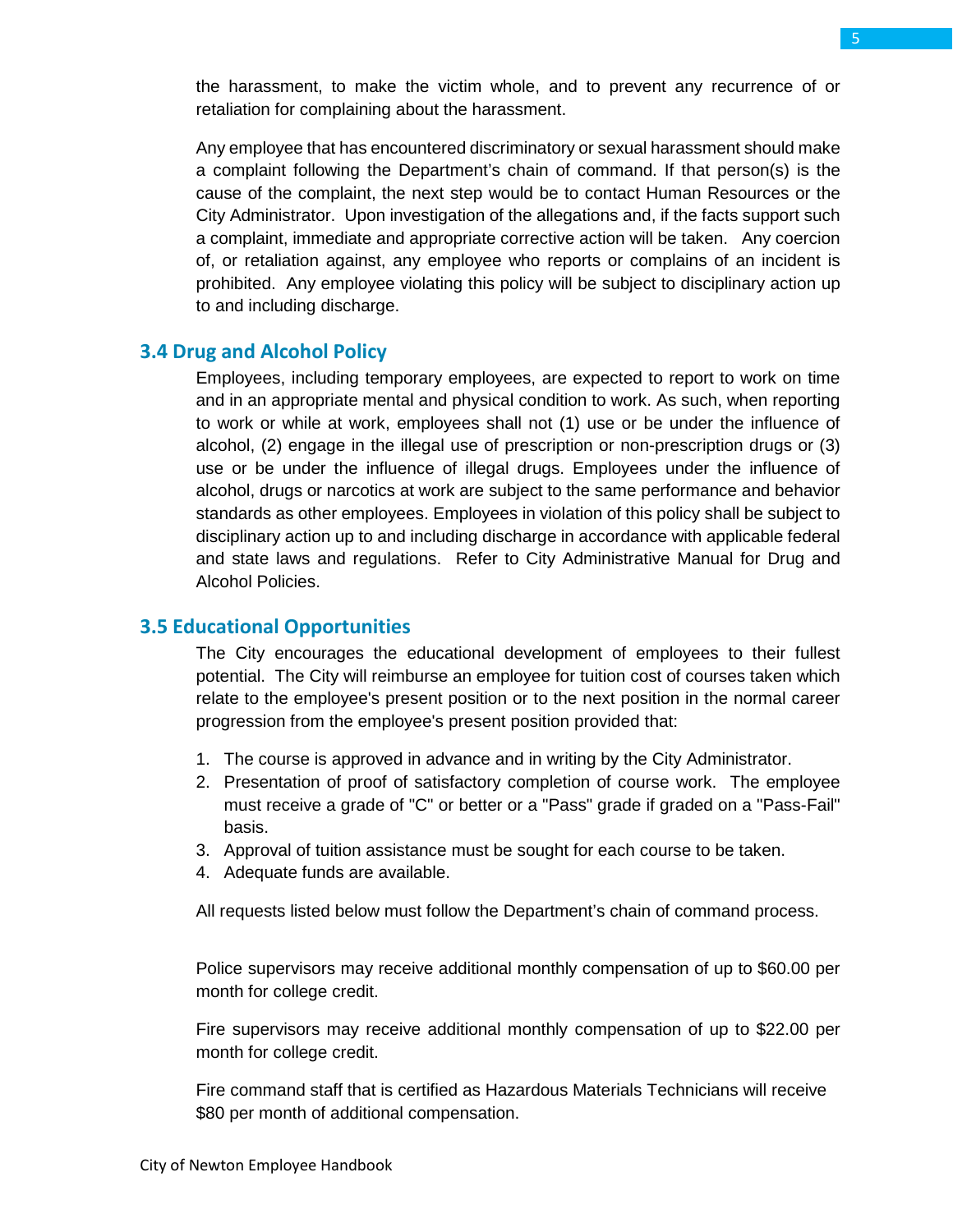#### <span id="page-12-0"></span>**3.6 Electronic Communication**

Refer to the City Administrative Manual, Procedure 1-7.

#### <span id="page-12-1"></span>**3.7 Employee Physical**

The City may require an employee to submit to a job-related medical examination by a physician designated by the employer and at the employer's expense after the employee has been offered a position and before the employee starts work if the examination is required of all entering employees in the classification.

Employee may also be required to submit to a job-related medical examination when necessary to determine if employee is still able to perform the essential functions of the position, or for fitness for duty or other medical examinations required by federal, state, or local law.

All medical information collected by the City will be maintained in separate confidential files.

Each employee, who is covered by the City's health insurance plan, shall also be covered through the City's Wellness program with a maximum benefit of \$300.00 per employee each year towards a physical. Appropriate procedures as set by the City and the insurance carrier shall be followed.

Department Directors are provided a complete physical once each fiscal year. Sworn public safety supervisors are provided a complete physical exam once every three (3) fiscal years in accordance with departmental policy, however those supervisors may participate in the wellness physicals in the off years from the complete physicals.

Medical examinations that are required by federal, state, or local law will take precedence over this employee handbook.

#### <span id="page-12-2"></span>**3.8 Employment of Family Members**

The City believes that the employment of family members in the same department creates potential problems including favoritism in initial employment, job assignment, promotion, and pay increases; morale problems; reduced work productivity; conflicts of interest and difficulties in administration of discipline. This policy seeks to assure that City employees are hired on the basis of their qualifications for their position.

- 1. "Family member(s)" are defined as: mother, father, brother, sister, spouse, children, aunts, uncles, nieces, nephews, first cousins, mother-in-law, father- inlaw, brother-in-law, sister-in-law, stepfather, stepmother, stepbrother, stepsister, stepchild, half-brother, half-sister, grandparent, and grandchild. Relationships created by adoption are included.
- 2. "Family relationship" means the employment of two or more family members within the same department.
- 3. "Department" means Administration, Finance & Economic Development, Fire, Legal, Library, Police, and Public Works.
- 4. "Employee" means all full-time and part-time employees and does not include temporary employees.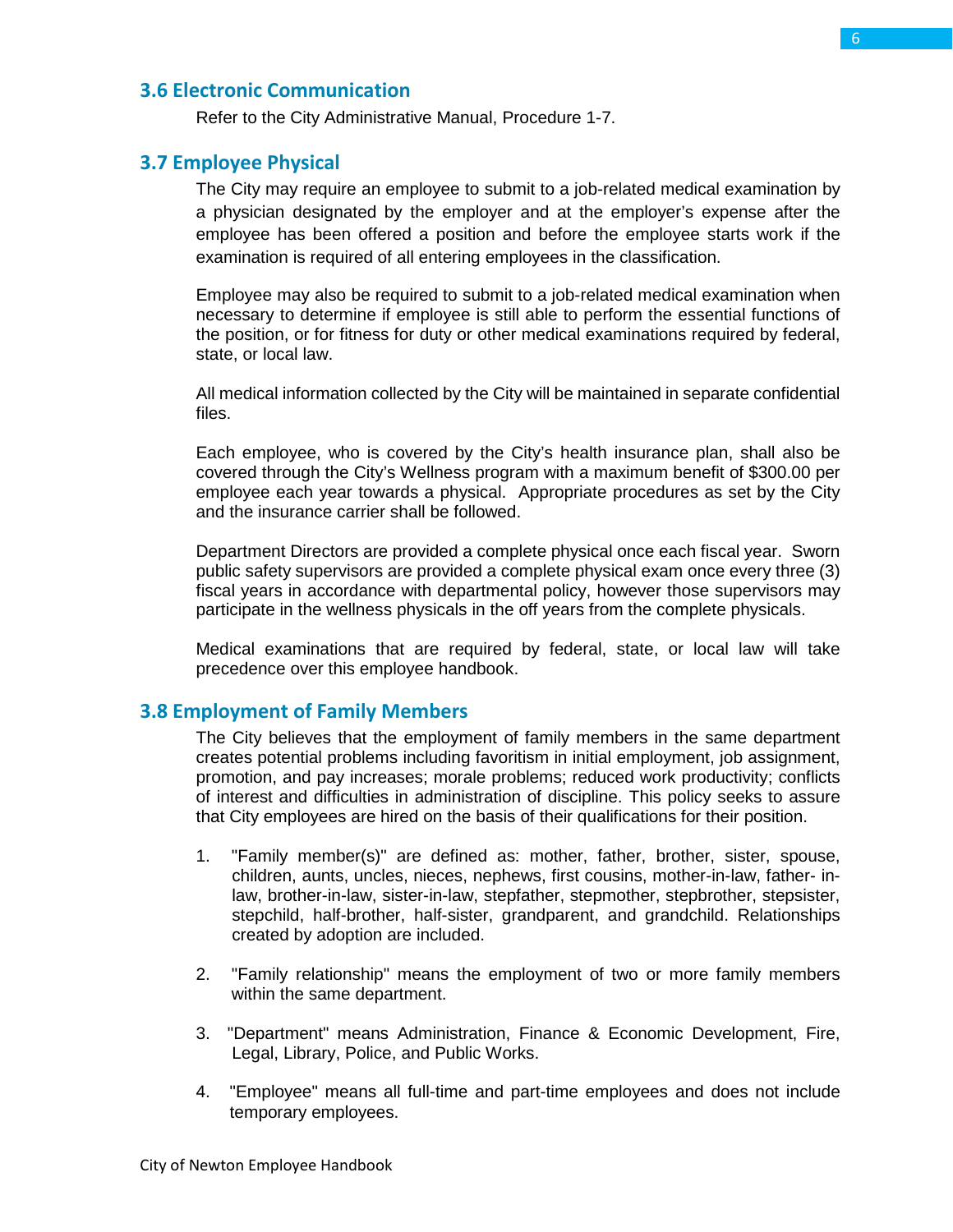- 5. No individual shall be an applicant for a position in a department or be employed by a department of the City if a family relationship will be created by such employment.
- 6. No employee shall be promoted or transferred into a department if a family relationship will be created by such a promotion or transfer.
- 7. If a family relationship is created by the marriage of two employees, the two employees will be given the option of deciding who will transfer, if possible, or who will terminate employment. If the decision cannot be made by the two employees, department seniority shall be the deciding factor and the least senior employee shall be transferred, if possible; otherwise, the least senior employee shall be terminated. If a family relationship is created by marriage between an employee and a non- employee, the employee who became married must transfer, if possible, or terminate employment.
- 8. Each applicant for employment and each employee seeking a promotion or transfer shall certify in writing prior to their employment, promotion, or transfer a list of all family members employed by the City on the date of completion of the Employment of Family Members certification form.
- 9. If an applicant or employee is hired, transferred or promoted, and it is determined later that the applicant or employee falsified, knowingly or unknowingly, his/her Employment of Family Members certification form, such applicant or employee shall be subject to discharge.
- 10. The continued employment of a person with a family relationship existing on the effective date of this policy shall not be affected by this policy.
- 11. An employee with a family relationship on the effective date of this policy shall not be denied eligibility for promotion within that department on the basis of this policy.
- 12. This policy shall not apply to a person who is on a certified eligibility or who has applied for a City position prior to or on the effective date of this policy.
- 13. This policy shall not apply to an employee who is involuntarily forced into a family relationship within a department.

#### <span id="page-13-0"></span>**3.9 Employment Policy**

The City is an equal Opportunity employer and will not discriminate in its employment or other personnel practices because of race, sex, age, national origin, physical or mental disability, or religious or political affiliation.

The administration of personnel policies established in this handbook is the responsibility of the City Administrator. A current position classification system is maintained and current pay plan providing for fair compensation of City employees is in effect.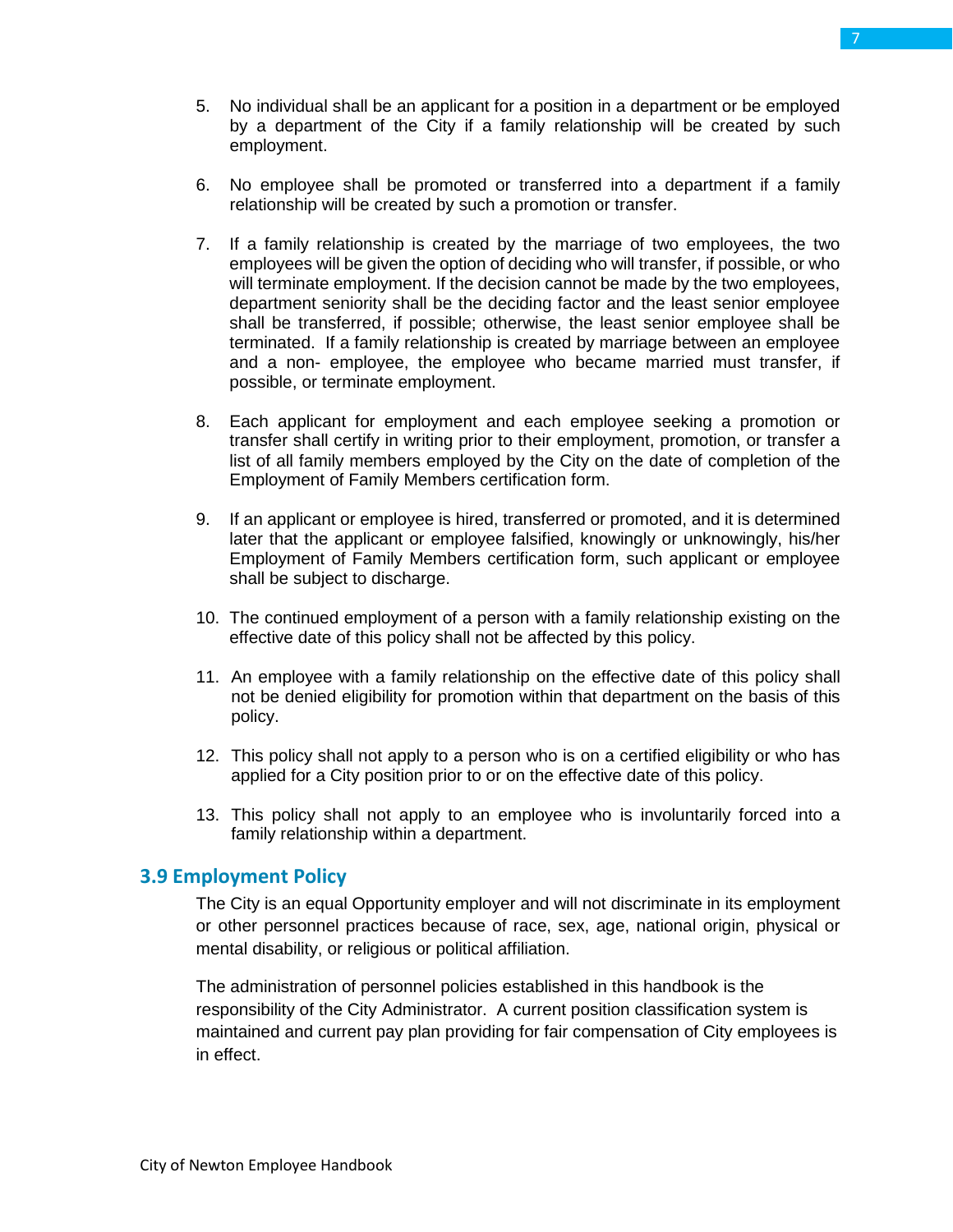#### <span id="page-14-0"></span>**3.10 Fitness Day**

Sworn Fire and Police supervisors must meet minimum physical fitness standards or be subject to discipline. A day off or equivalent pay for each six- month period is granted if standards are met by sworn Fire and Police supervisors.

#### <span id="page-14-1"></span>**3.11 Gifts**

City employees, including temporary employees, are prohibited from soliciting or accepting any gifts, gratuity, favor, entertainment, loan or other item of monetary value for personal benefit under circumstances which directly or indirectly involve or influence the manner in which the employee performs work, makes decisions or otherwise discharges duties as a City employee. The solicitation or acceptance of gifts by City employees is also governed by Title III, Chapter 31, Section 31.013 Gifts of the Code of Ordinances.

#### <span id="page-14-2"></span>**3.12 Grievance Procedure**

The Newton Non-bargaining Employee Grievance Commission (NNEGC) found in Municipal Code Title III, Chapter 32, Section 32.130-32.140, is applicable to: permanent full-time City of Newton non-bargaining Employees, except that if the person is covered by Civil Service Protection and the claim they wish to pursue is covered by Civil Service Protection, Civil Service Law is the exclusive remedy available to them.

#### 32.133 Appeal

Those covered may appeal any personnel action to the Newton Non-bargaining Employee Grievance Commission after appealing the action through the Department chain of command and the City Administrator. Each appeal through the

Department chain of command and the City Administrator shall be within fourteen calendar days after the personnel action/supervisor's decision was rendered. Failure to appeal is deemed as acquiescence to the action taken.

#### 32.139 Appeal to City Council

The City Administrator or the aggrieved employee shall have the right to appeal to the City Council from the written decision of the NNEGC. The appeal shall be taken within fourteen days from filing of the formal decision of the Commission. The City Council shall either affirm or revoke the decision of the Commission. The City Council's decision shall be final and binding.

#### <span id="page-14-3"></span>**3.13 Inclement Weather**

When weather conditions are such that some employees are unable to get to their work sites, those employees may take leave without pay until they can return to work, or if earned and unused, a vacation day or floating holiday may be taken, if the employee has notified their supervisor no later than the starting time of the work day on which they will be absent.

If the Mayor announces by public broadcast that City offices are closed, then only persons designated as "essential personnel" need report to work.

#### <span id="page-14-4"></span>**3.14 Introductory Period**

Each employee shall serve an introductory period of six (6) months. During this period, the supervisor will review the employee's performance and will determine if the employee's work was satisfactory or unsatisfactory. The City Administrator will be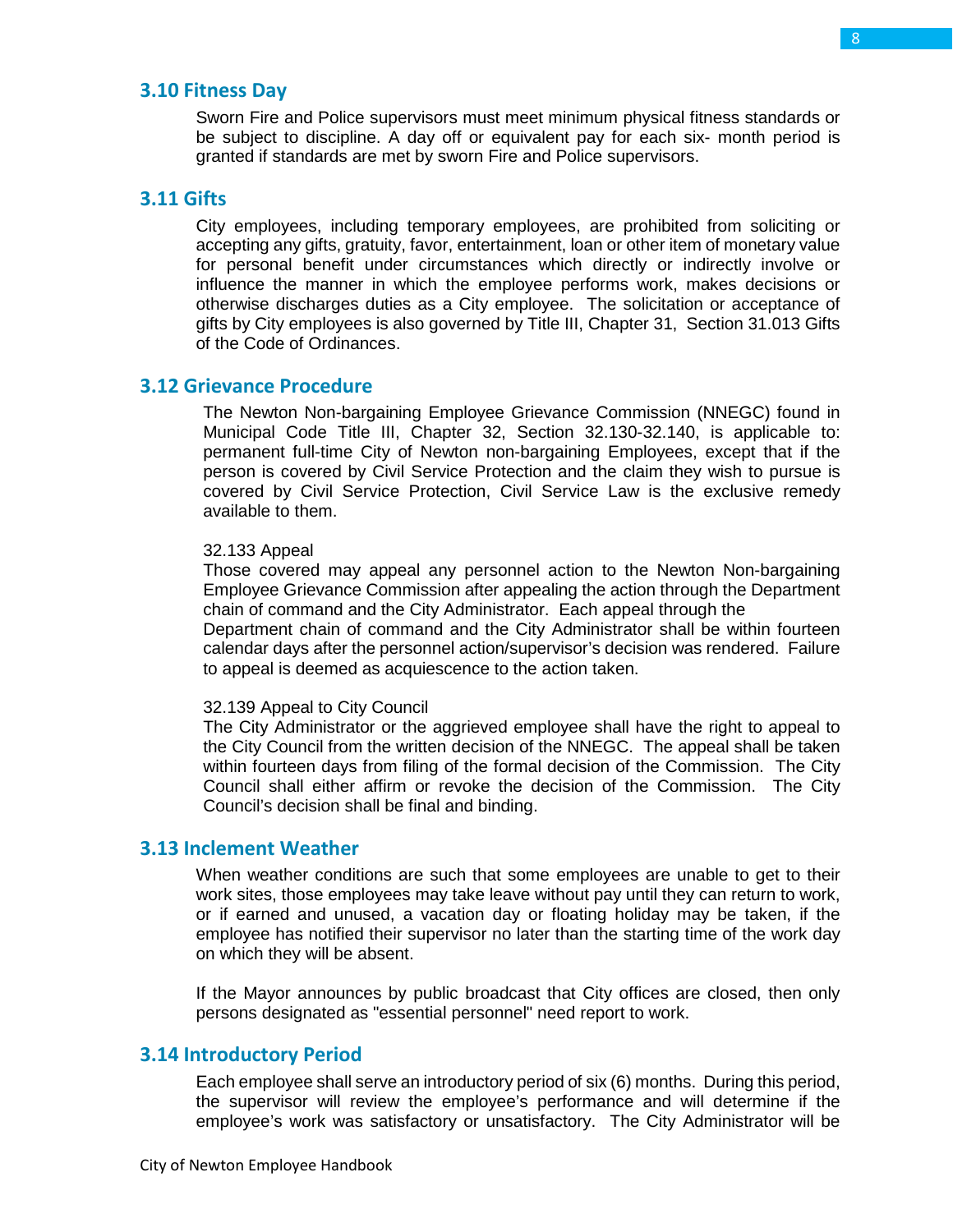informed of the employee's performance. The employee may be terminated from employment by the City Administrator without the right of an appeal or hearing. Employee's at-will status continues after completion of the introductory period.

#### <span id="page-15-0"></span>**3.15 Membership to Community and Service Organizations**

All department directors are encouraged to participate in a community and service organization in the City. Payment of membership fees and annual dues are the responsibility of the employee.

#### <span id="page-15-1"></span>**3.16 Outside Employment**

No employee, including temporary employees, shall engage in outside employment, which could result in conflict of interest with official duties, tend to bias the employee's judgment or otherwise embarrass the City, or be detrimental to the employee in the performance of designated duties.

#### <span id="page-15-2"></span>**3.17 Performance Appraisal**

Each department may provide a performance appraisal of all employees in their department to measure each employee's work performance.

These appraisals include discussions between the immediate supervisor and other supervisory staff as appropriate and employee to determine goals and evaluate progress toward better performance and personal development.

#### <span id="page-15-3"></span>**3.18 Physical Fitness Membership**

All City employees, except Seasonal and Temporary employees, are eligible to receive up to \$100.00 per fiscal year (July 1 to June 30) to join the Newton YMCA or some equivalent physical fitness program; including a Westwood Golf membership and Westwood Golf passes, or a Maytag Pool membership and Maytag Pool passes.

This benefit is being provided as part of the City of Newton's overall commitment to employee health and wellness with the objectives of enhancing employee productivity and minimizing the City's health insurance expenses. Employees interested in receiving this benefit should provide their Department Director or designee with a confirmation of membership, which will be approved by the supervisor and submitted to Payroll.

#### <span id="page-15-4"></span>**3.19 Political Activity**

Political activity of employees, including temporary employees, of the City shall be governed by the following rules:

- 1. Leaves of absence:
	- a. An employee of the City who is elected to a municipal, county, state, or federal office shall, upon written application to the City, be granted a leave of absence from regular employment to serve in that office except where prohibited by the federal law. The leave of absence shall be granted without pay and shall be granted without loss of net credited service and benefits earned. This provision shall not be construed to require an employer to pay pension, health or other benefits during the leave of absence to an employee taking a leave of absence under this section. An employee shall not be prohibited from returning to regular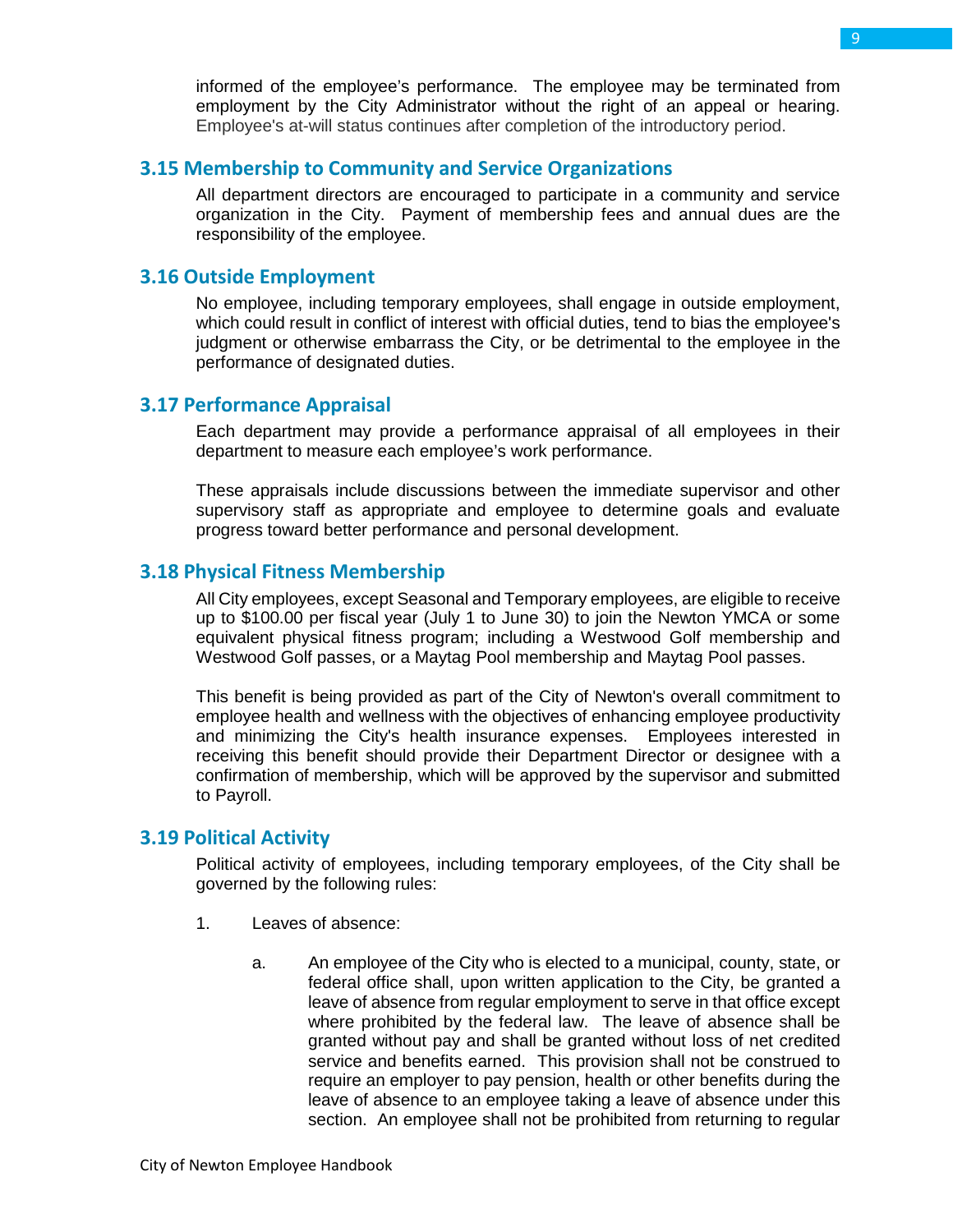employment before the period expires for which the leave of absence was granted. The leave of absence granted by this section need not exceed six years. The leave of absence granted by this provision does not apply to an elective office held by the employee prior to the election.

- b. An employee of the City who becomes a candidate for any elective public office shall, upon request of the employee and commencing any time within thirty days prior to a contested primary, special, or general election and continuing until after the day following that election, automatically be given a period of leave. The City may authorize the employee to use accrued vacation leave or accrued compensatory leave instead of leave without pay to cover these periods. An employee who is a candidate for any elective public office shall not campaign while on duty as an employee.
- 2. No employee of the City shall:
	- a. Solicit in any manner contribution for any political party or candidate while performing official duties or while using city equipment at the employee's disposal by reason of the position, or engage in any political activity during working hours that impairs the efficiency of the position or presence during the working hours, or
	- b. Solicit in any manner contribution for any political party or candidate or engage in any political activity during off-duty hours while wearing any City uniform or while using any City equipment or City vehicle.
- 3. No employee of the City shall secure or attempt to secure in any manner for any other person an appointment or advantage in appointment to a position or an increase in pay or other advantage of employment for the purpose of influencing the vote or political action of that person.
- 4. An employee of the City who in any manner supervises any other employee of the City shall not directly or indirectly solicit the person supervised to contribute money, anything of value, or service to a candidate seeking election, or a political party or candidate's political party.
- 5. These provisions shall not be construed to prohibit any employee or group of employees, individually or collectively, from expressing honest opinions and convictions, or making statements and comments concerning their wages or other conditions of their employment.

#### <span id="page-16-0"></span>**3.20 Purchasing Limit Authority**

The purpose of this purchasing limit policy is to ensure that sound business judgment is utilized in all financial transactions and that all goods and services are obtained efficiently, economically, and in compliance with applicable federal and state laws.

1. It is the responsibility of the Department Director to ensure that his/her department follows all purchasing policies and procedures and must sign off of all purchases within their department. The purchase of goods or services must be authorized and approved, at a minimum; at the following levels: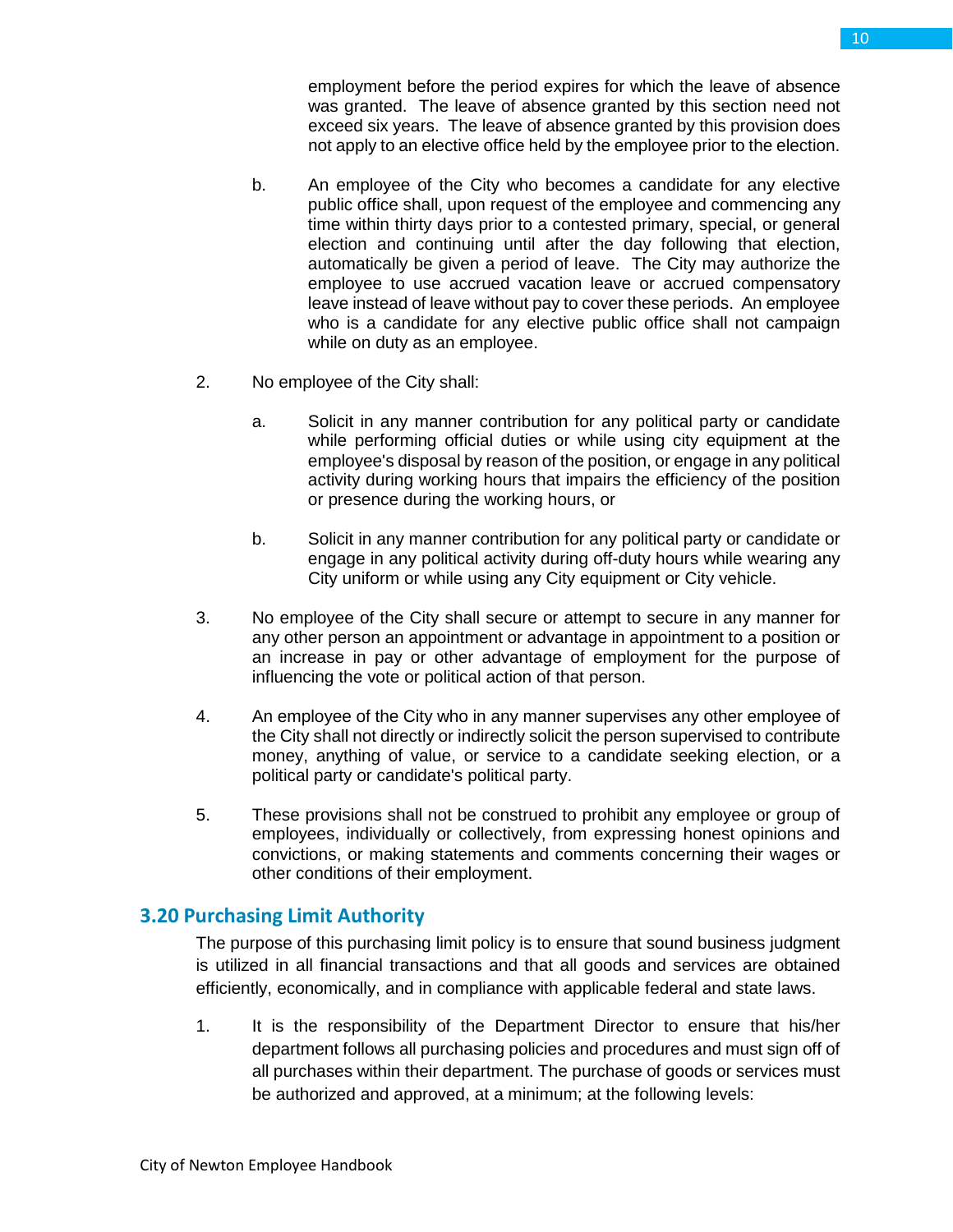- Department Directors may purchase and approve goods and services up to \$5,000. In case of absence, the Department Director may designate a Supervisor/Manager to approve purchases of goods and services. The Supervisor/Manager shall inform the Department Director of all approvals when the Director has returned from absence.
- Any good or service between \$5,000 and \$10,000 must receive authorization from the City Administrator prior to purchase.
- The City Administrator has purchasing authority up to \$10,000 and will seek City Council approval on any purchase over \$10,000.
- All expenditures made by the Newton Public Library must be approved by the Library Board of Trustees and sent on to the City Council for their approval at a City Council Meeting.
- 2. Noncompliance with these policies and procedures may result in the return of improperly authorized or prepared documents, nonpayment of vendor invoices, cancellation of purchase orders or purchasing privileges, or other sanctions as determined necessary after consultation with the Department Director and/or City Administrator.

#### <span id="page-17-0"></span>**3.21 Residency Requirement**

The residency requirements for all City employees is as articulated in Title III, Chapter 31, Section 31.014 Residency Requirements of the Code of Ordinances.

#### <span id="page-17-1"></span>**3.22 Safety**

Employees, including temporary employees, are responsible to protect themselves, co-workers, and the public from injury and to adhere to all safety instructions, rules and regulations in accordance with Administrative Procedure Chapter 4. Special attention is required to ensure safe operation of vehicles and equipment, the proper use of protective equipment and devices and compliance with safe work procedures. In the instance of any on-the-job injury, all accidents are to be reported to your supervisor immediately. Failure to report an accident within 24 hours will endanger eligibility for Worker's Compensation Insurance for such accidents. Neglect and carelessness with regard to safety may be subject to disciplinary actions.

#### <span id="page-17-2"></span>**3.23 Safety Glasses**

Safety eyewear shall be provided for all City employees as determined by the City Administrator in accordance with Administrative Procedure Chapter 4.

#### <span id="page-17-3"></span>**3.24 Safety Shoes**

A safety shoe allowance will be provided to all non-bargaining unit employees if the employee's supervisor deems that wearing safety shoes is necessary for the employee's job. The safety shoe allowance will be the same amount as provided for in the Teamsters bargaining unit agreement.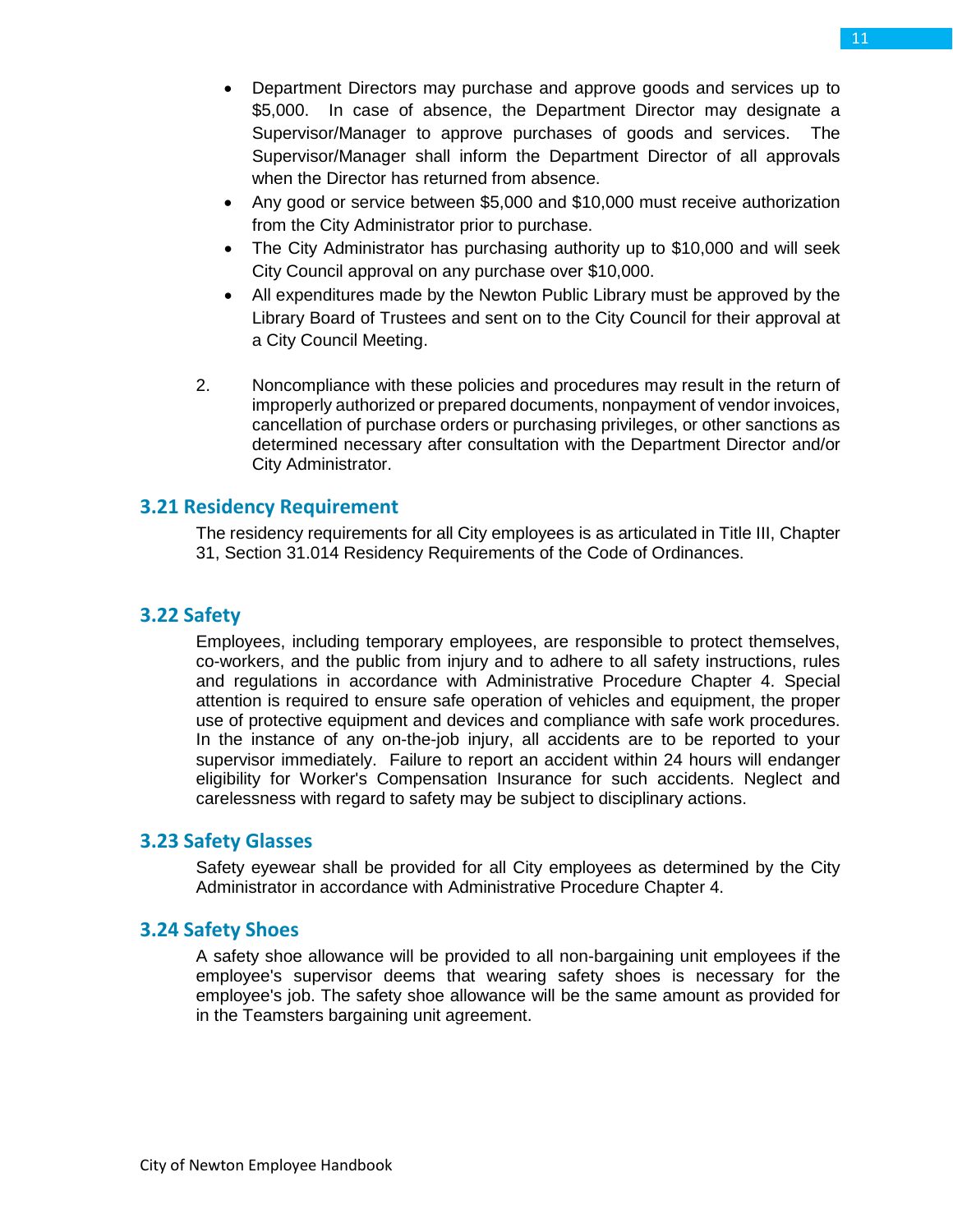#### <span id="page-18-0"></span>**3.25 Travel Policy**

Whenever an employee travels on behalf of the City, whether it is for business or training, the policies and procedures stated herein shall apply. It is the expressed purpose of these policies and procedures to provide the employee with reasonable travel accommodations and related expenses, while maintaining a prudent spending policy. It is each employee's responsibility to learn and abide by these rules. The policies and procedures found in this manual supersede all previous policies, directives and rules governing City travel and training. See Appendix A for the complete Travel Policy.

#### <span id="page-18-1"></span>**3.26 Union Association**

Some City employees are covered by a union authorized to represent them in collective bargaining and grievances. These unions are certified by the Iowa Public Employment Relations Board as the sole bargaining agent for all City positions included in the unit. Under Iowa law employees may choose to join or not to join the union. Dues are paid through payroll deduction for those who join.

Any benefits or policies not implicitly or explicitly covered by a collective bargaining agreement shall be governed by the benefits or policies within this Handbook. Likewise, if there is a conflict between any benefits or policies in this Handbook and a union contract, or an applicable State or federal statute, or both, the terms of the actual contract or statute will govern.

#### <span id="page-18-2"></span>**3.27 Use of Public Property**

No City employee, including temporary employees, shall request, use, or permit the use of any publicly owned property, vehicle, equipment, labor, service or supplies (new, surplus, scrapped or obsolete) for the personal convenience or advantages of the employee or any other person except for that use which is generally available to the public.

#### <span id="page-18-3"></span>**3.28 Vehicle Allowance and Mileage Reimbursement**

For elected officials, full-time, part-time and seasonal employees using their own vehicles and not receiving a car allowance, the City of Newton shall match the mileage rate authorized by the IRS. Based on guidelines established by the City Administrator, department directors may be eligible for a vehicle allowance. City Officials and Department directors who receive a vehicle allowance shall be eligible for mileage reimbursement for all mileage in a personal vehicle for trips on City business preapproved by the city administrator, except that no mileage reimbursement will made for miles driven within Jasper, Polk, Story, Marshall, Tama, Poweshiek, Mahaska, Marion or Warren Counties.. Mileage is calculated from starting point in Newton to destination and back. City officials and employees who receive a vehicle allowance and/or mileage reimbursement shall be responsible for all insurance, maintenance, and fuel costs for their vehicles. See Appendix B for the Vehicle Allowance and Mileage Reimbursement Policy.

#### <span id="page-18-4"></span>**3.29 Violation of Policies and Procedures**

Violation of the provisions of the City's policies and procedures shall be grounds for disciplinary action, which may include warnings, suspension, demotion, or discharge.

A department director who intends to suspend, demote, or discharge an employee for cause shall provide the employee with a written notice of intent to discipline. Such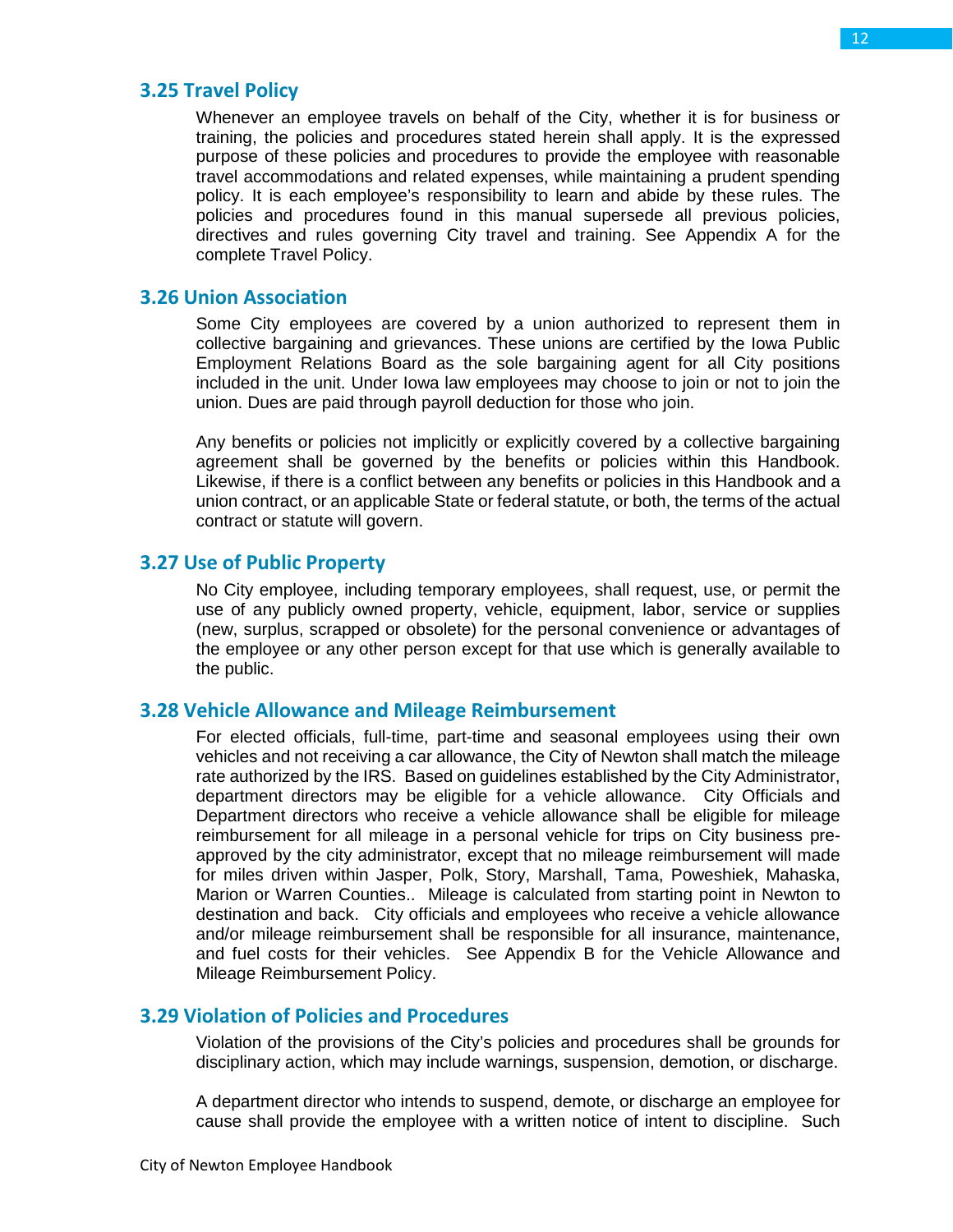notice shall set forth the act or omission upon which the disciplinary action is based. The notice shall inform the employee of the date and time of the employee's predisciplinary hearing. At the pre-disciplinary hearing the employee shall have the opportunity to present reasons why the proposed discipline should not occur. As soon as practical following the conclusion of the hearing, the employee will be informed if the proposed discipline will occur.

Employees who are exempt from the overtime requirements of the Fair Labor Standards Act can have their predetermined salary reduced for penalties imposed in good faith for infractions of safety rules of major significance or for disciplinary suspensions of one or more full days imposed in good faith for workplace conduct rule infractions.

#### <span id="page-19-0"></span>**3.30 Violence in the Workplace**

The City recognizes that violence in the workplace is a very real and serious issue. As an employer, the City has both a legal duty and a moral obligation to provide a safe workplace.

It is the expectation that all City employees will conduct their job duties in a civil and professional manner, treat coworkers with courtesy and respect, and resolve differences through open communication and proper channels.

The City will not tolerate any type of behavior on behalf of its employees which constitutes violence or that may lead to violence in the workplace. Violence in the workplace is unacceptable, and any threats or acts of violence committed by employees will result in rapid and effective intervention, including cooperation with law enforcement, and disciplinary action.

All incidents of workplace violence or threats of violence are to be reported promptly. This applies to all types of violent incidents whether or not physical injury has occurred. Verbal abuse, threats of violence, menacing behavior, etc., all constitute reason for concern. Incidents are to be reported by completing an "Incident Report Form", which can be obtained from the Administration Office or from the City Intranet site.

Any coercion of, or retaliation against, any employee who reports or complains of an incident is prohibited. Any employee violating this policy will be subject to disciplinary action, up to and including discharge.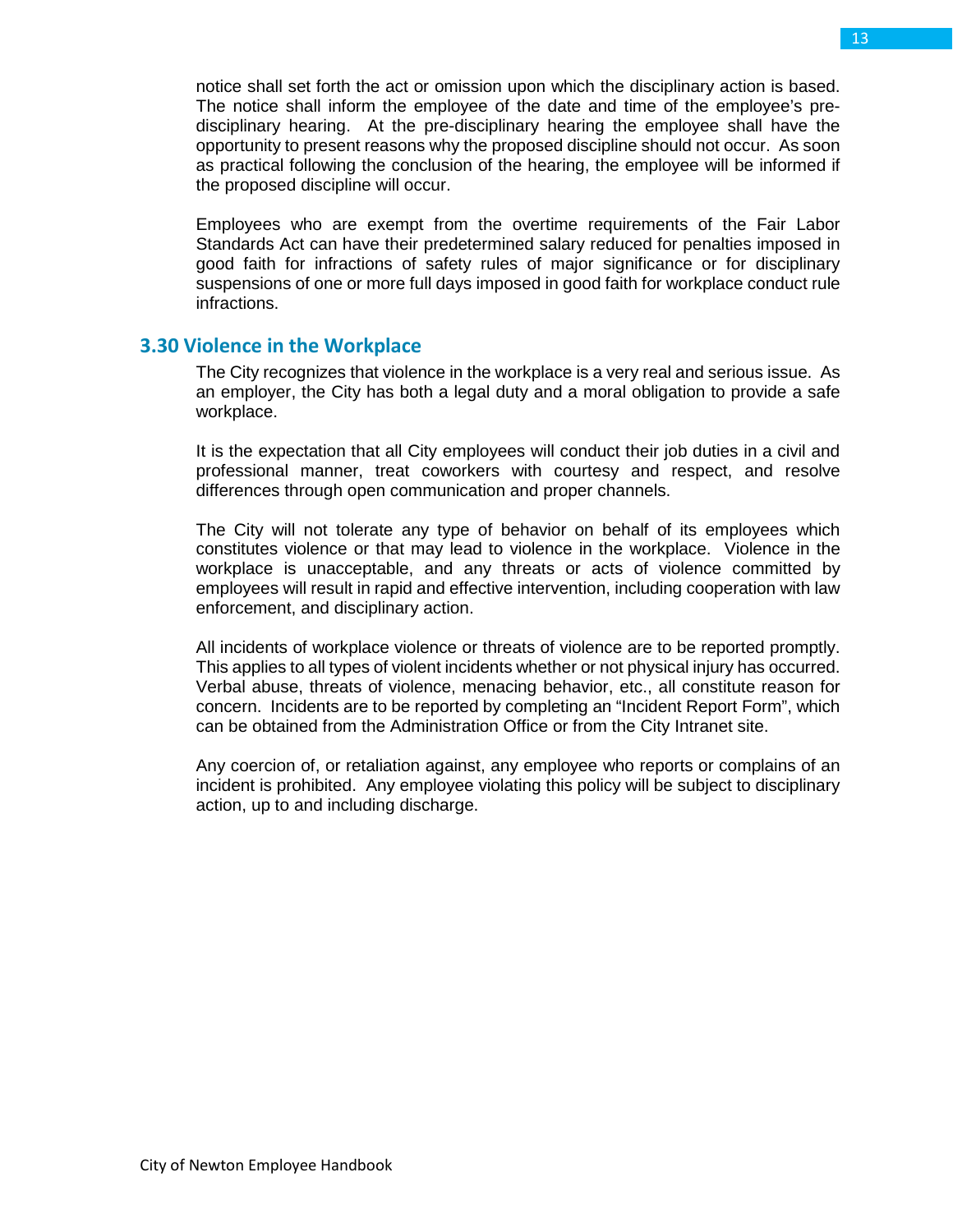#### <span id="page-20-0"></span>**IV. COMPENSATION**

#### <span id="page-20-1"></span>**4.1 General**

The City's Non-Union Compensation Plan was developed in conjunction with an independent contractor and recommended by the City's Employee Relations Committee. The City Council adopted the Non-Union Compensation on May 17, 2004. The plan is adjusted on a fiscal year basis allowing for a cost of living adjustment.



#### **Applicability**

This Compensation Plan shall apply to all non-union eligible employees.

#### **Class/Job Descriptions**

Each position in the city will have a written job description. The job description will be reviewed periodically as needed by the Department Director, Director of Administrative Services, and the City Administrator.

#### **Pay Ranges**

Each position in the city will have a pay range assignment.

#### **Salary Schedule**

Each pay range has a 15-step salary schedule, ranging from entry to step 14. The salary schedule will be adjusted each fiscal year (July 1 through June 30) allowing for a cost of living adjustment. On July  $1<sup>st</sup>$  eligible employees will be moved up to the next step.

#### <span id="page-20-2"></span>**4.2 Purpose**

The purpose of the City's compensation system is to attract, retain, and motivate employees through the payment of financial compensation that is commensurate with the employee's ability, responsibility, and contribution toward the City's goals. The program is concerned with providing a compensation framework to inspire the development and progress of each employee. It is further designed to recognize and reward outstanding performance and to achieve internally equitable and externally competitive compensation.

#### <span id="page-20-3"></span>**4.3 New Hires and Promotions**

A. Starting Salary

The lower portion of the salary range is to be used for starting salaries as follows: Qualification of Candidate **Starting Salary** Starting Salary

| Meets minimum qualifications |                                                                                                                                                          | <b>Entry Step</b>         |  |
|------------------------------|----------------------------------------------------------------------------------------------------------------------------------------------------------|---------------------------|--|
|                              | Meets minimum qualifications,<br>plus some job-related experience<br>or education beyond the minimum<br>qualifications                                   | $1 - 2$ Steps above Entry |  |
|                              | Meets minimum qualifications,<br>plus substantial job-related<br>experience or education over and<br>above the minimum qualifications<br>for the new job | Step 3 to Step 7 or 8     |  |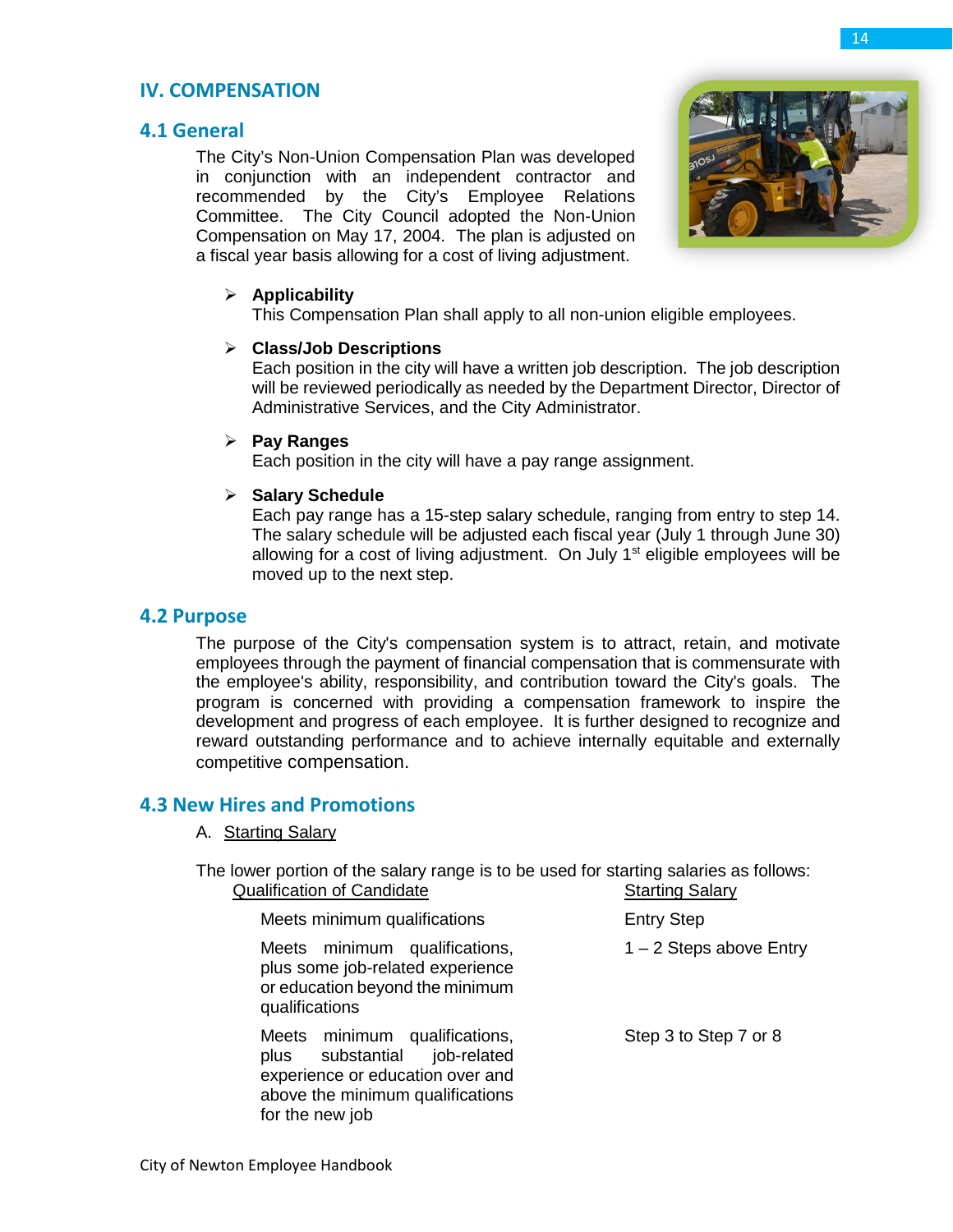In all cases:

- 1. The starting salary shall be at least at the minimum of the new range.
- 2. All starting salaries must be approved by the City Administrator upon recommendation by the Department Director.
- 3. A starting salary up to midpoint may be granted based on special circumstances or exceptions such as market conditions.
- 4. A starting salary above the minimum must be justified in writing by the department director and placed with the employee's personnel file. The minimum requirements are those as defined in the job description.

#### B. Initial Appointment of Department Directors

The City of Newton recognizes the importance of inclusiveness of opinions in the hiring process of key personnel. The following policy is therefore established to ensure the continued inclusiveness of the Newton City Council in the hiring process of certain department directors.

- 1. The City Administrator will employ a process by which s/he narrows the field of interested candidates for a department director vacancy. The narrowed field will include four qualified candidates if available. The City Council and City Administrator recognize that in some cases the narrowed field may include more than four qualified candidates or less due to the particular circumstances of each search.
- 2. The City Administrator and City Council will conduct joint interviews with each of the qualified candidates from the narrowed field.
- 3. Upon completion of the joint interviews, City Council will make their input known to the City Administrator regarding their opinions on the candidates.
- 4. The City Administrator continues on with the hiring process, hiring from jointly interviewed candidates with a salary compliant with the City Policy 4.3A Starting Salary, Chapter 4 compensation of the City of Newton's Employee Handbook.
- 5. The City Administrator has sole authority and discretion to hire the candidate of his or her choice, as set forth in the City of Newton's Code of Ordinance 31.034, bearing in mind that the selection is from the jointly interviewed candidates.
- 6. The City Council may view any and all resumes submitted for the vacancy at any time.
- 7. This process does not apply to the hiring of the City Administrator, City Attorney, Library Director, and Water Works Director.

#### <span id="page-21-0"></span>**4.4 Compensatory Time Off**

In lieu of paid overtime, a non-exempt employee may choose to accumulate overtimecompensatory time off. In such instances, compensatory time will be accumulated on the basis of 1 and 1/2 compensatory hours off for each hour of overtime worked.

The maximum compensatory time, which may be accrued by a non-exempt employee, is 240 hours.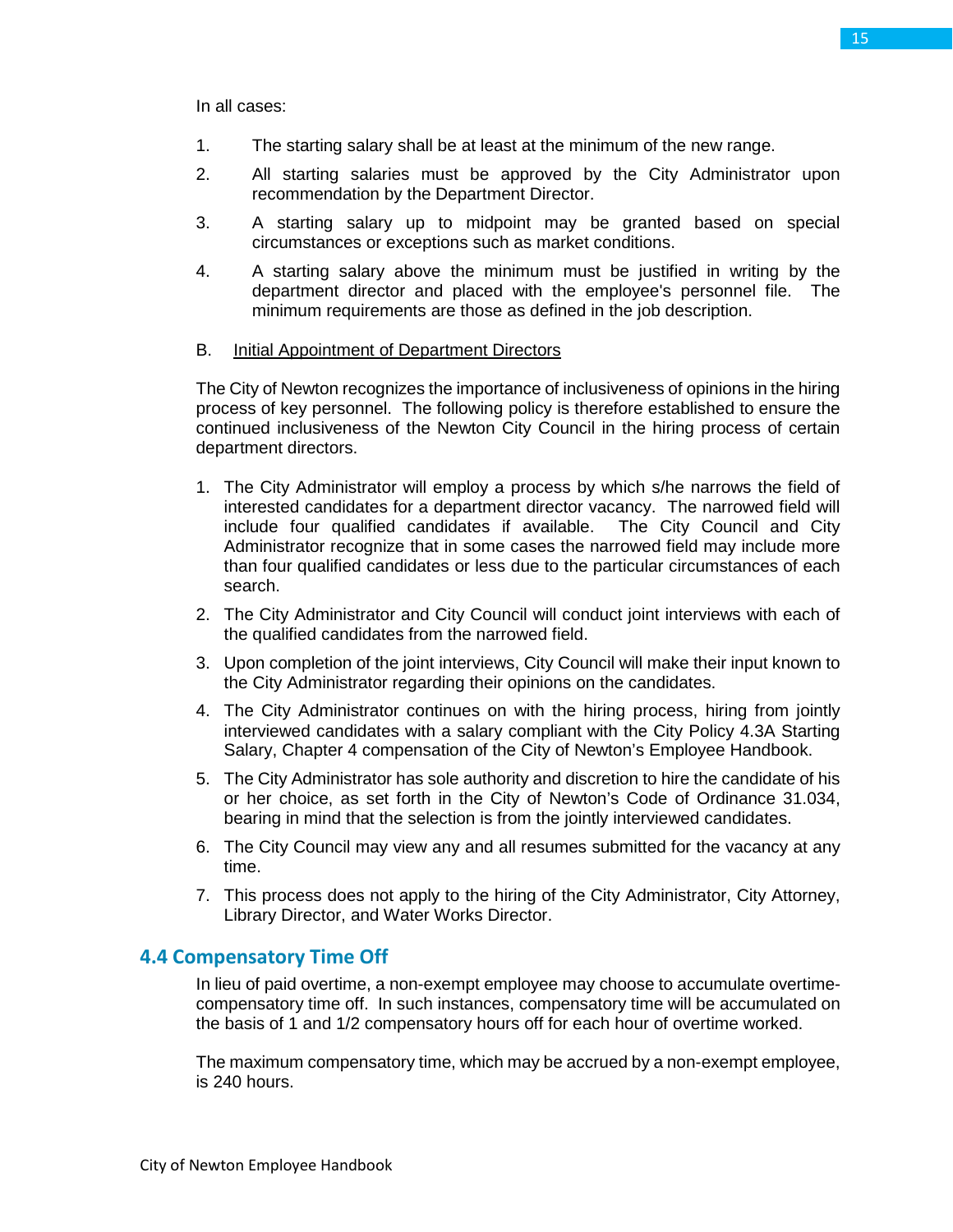#### <span id="page-22-0"></span>**4.5 Garnishments**

When so ordered by an authorized court, a portion of an employee's wages must be garnished to meet personal obligations neglected by the employee. Such deductions cause considerable inconvenience to the City as well as to the employee and should be avoided by responsible management of personal finances.

#### <span id="page-22-1"></span>**4.6 Holiday Pay**

All full-time and regular part-time employees will receive their regular pay for scheduled holidays. Holiday pay for regular part-time employees is for regularly scheduled hours for that day. Fire supervisors who work 24-hour shifts and all police supervisors shall receive holiday pay on the same basis as bargaining unit personnel in their department. Supervisors in other departments other than department directors shall receive pay at overtime rates for any actual hours they are required to work on an established City holiday.

#### <span id="page-22-2"></span>**4.7 Longevity**

The following longevity schedule shall apply to all full time non-bargaining unit employees:

| <b>Years of Service</b> | Monthly Rate |  |
|-------------------------|--------------|--|
| 6                       | \$15.00      |  |
| 8                       | \$25.00      |  |
| 10                      | \$35.00      |  |
| 12                      | \$45.00      |  |
| 14                      | \$55.00      |  |
| 16                      | \$65.00      |  |
| 18                      | \$75.00      |  |
| 20                      | \$85.00      |  |
| 22                      | \$95.00      |  |
| 24                      | \$105.00     |  |
| 26                      | \$115.00     |  |
| 28                      | \$125.00     |  |
| 30                      | \$135.00     |  |
|                         |              |  |

Longevity shall be paid in addition to, and in the same manner as salaries. For purposes of this paragraph, years of service are continuous uninterrupted full time employment with the City.

#### <span id="page-22-3"></span>**4.8 Overtime**

All City employees classified as non-exempt are paid at a rate of 1 1/2 times their regular hourly rate for all hours worked in excess of 40 hours per week.

#### <span id="page-22-4"></span>**4.9 Pay Day**

Payroll checks will be distributed on a semi-monthly basis on the  $15<sup>th</sup>$  and the last weekday of the month. If payday falls on a holiday or weekend, payment is made on the preceding weekday. Weekday is otherwise known as Monday, Tuesday, Wednesday, Thursday, and Friday.

#### <span id="page-22-5"></span>**4.10 Payroll Deductions**

Deductions for mandatory taxes and pension contributions are made from every employee's payroll check. With the employee's authorization, payroll deductions may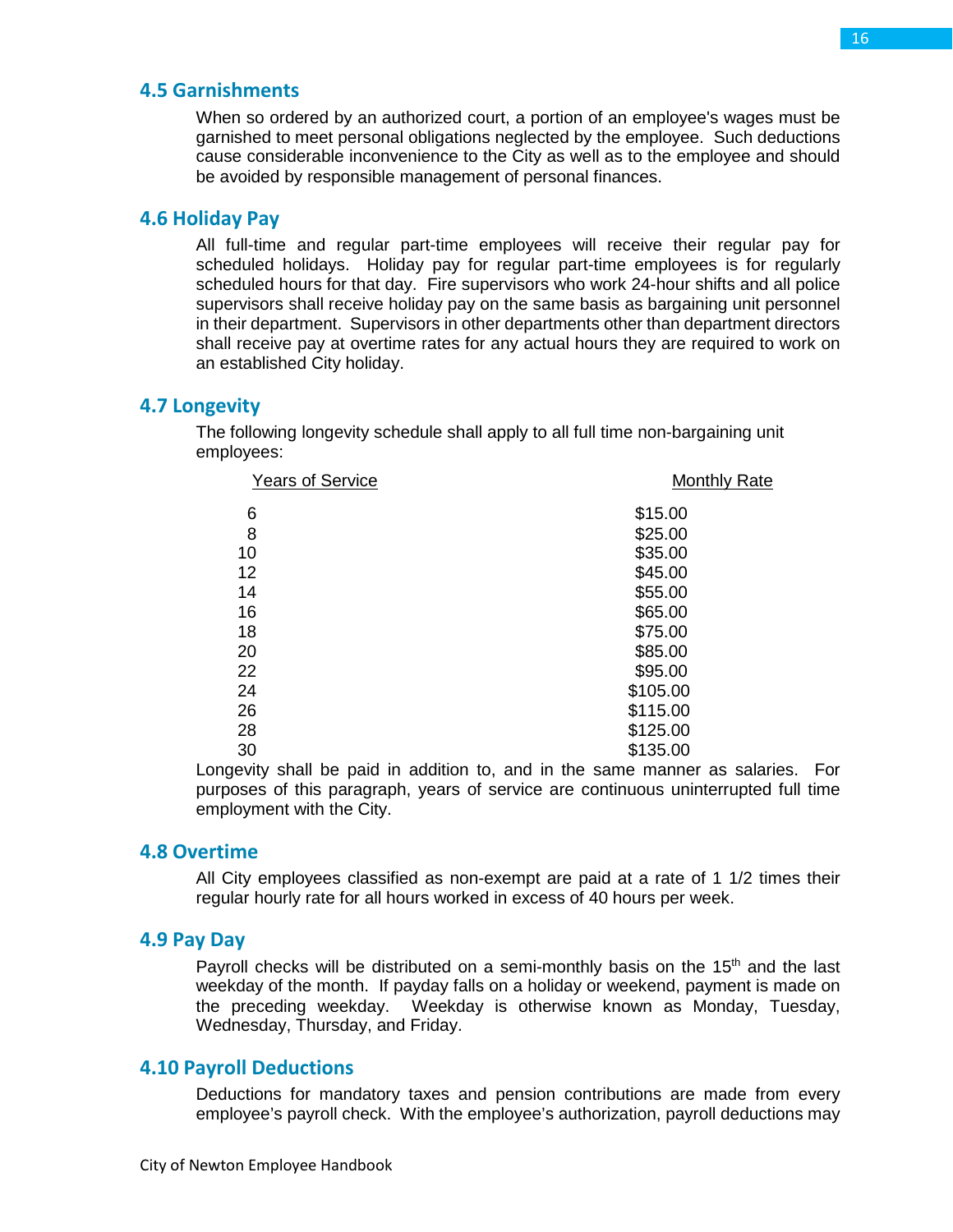be made for City approved deductions. Some of these deductions would include union dues, United Way, deferred compensation, flexible spending, safety shoes, and safety glasses.

#### <span id="page-23-0"></span>**4.11 Payroll Direct Deposit**

All full-time and part-time employees will be required to participate in direct deposit of their paycheck.

#### <span id="page-23-1"></span>**4.12 Reclassification**

Reclassification may be made to a class with a higher, lower, or the same maximum rate of pay as the original class. An employee, whose position has been reclassified to a classification with a higher maximum salary, is eligible to receive at least the minimum salary in the higher salary range. Placement above the minimum must be justified. An employee whose position has been reclassified to a classification with a lower maximum salary is eligible to receive no more than the maximum salary in the lower salary range unless otherwise approved by the City Administrator.

#### <span id="page-23-2"></span>**4.13 Retirement Benefits**

All employees of the City covered by the Iowa Public Employees Retirement System (IPERS) will be entitled upon retirement to benefits as provided by the Laws of the State of Iowa. Accumulation of IPERS benefits occurs over the period of employment. Employee and City contribution rates into the IPERS system are established by State law. Employees leaving City service before retirement may receive a refund of employee IPERS contribution and accumulated interest if requested.

Public Safety supervisor's retirement benefits are provided for and enumerated in Chapter 411 of the Code of Iowa. The salary schedule scale adjustment shall be used for purposes of the police and fire pension adjustment.

#### <span id="page-23-3"></span>**4.14 Transfer**

A person who is voluntarily or involuntarily transferred to a vacant position must possess the minimum qualifications of the new position. Transfer shall not be used to circumvent the rules and regulations that apply to promotion, demotion, or reduction in salary.

An employee who is transferred to a position in the same pay grade shall receive the current rate of pay, except that an employee who receives an involuntary transfer may also be subject to a salary reduction. A transferred employee's salary shall be the employee's current rate of pay, except that an employee who receives an involuntary transfer may also be subject to a salary reduction.

#### <span id="page-23-4"></span>**4.15 Work Week**

The normal working schedule for all City departments and employees is a 40-hour workweek, except Fire Department shift personnel whose regular workweek is 56 hours.

#### <span id="page-23-5"></span>**4.16 Working Out of Class**

1. **Vacancy Because of Resignation, Termination, Death, Leave of Absence**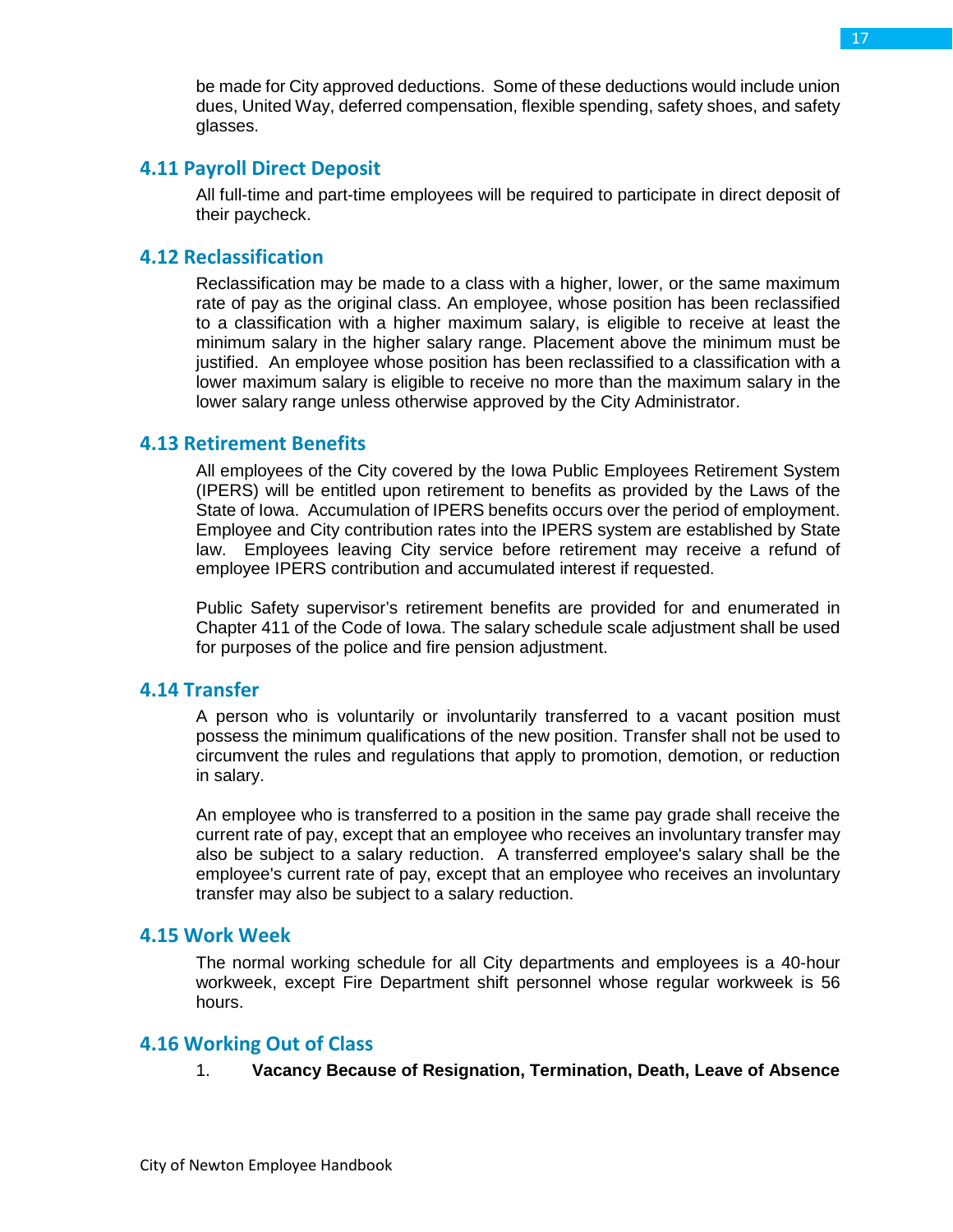In the event of a vacancy caused by resignation, termination, death, leave of absence, etc., an employee may be temporarily assigned the duties of a higher position.

The replacement employee shall receive at least the minimum salary of the higher pay range or placed on a step that is approximately 5 percent over the employee's current salary; whichever is more, beginning with the first day that the new duties are assumed.

#### 2. **Short-term Absences**

Employees who replace others because of a short-term absence such as normal sick leave and vacation time, shall be compensated at the out-of- class rate for any time worked beyond two normal workweeks. However, under normal circumstances, employees who function as "assistants" will not receive any additional compensation except as provided for in paragraph 1, above.

#### 3. **Assignment and Acceptance**

An employee may receive out-of-class pay only when the department director designates in writing that the employee is working out of class. An employee may refuse to work out of class.

4. Compensation for working-out-of-class assignments that are outside the normal chain of command shall be determined by the City Administrator.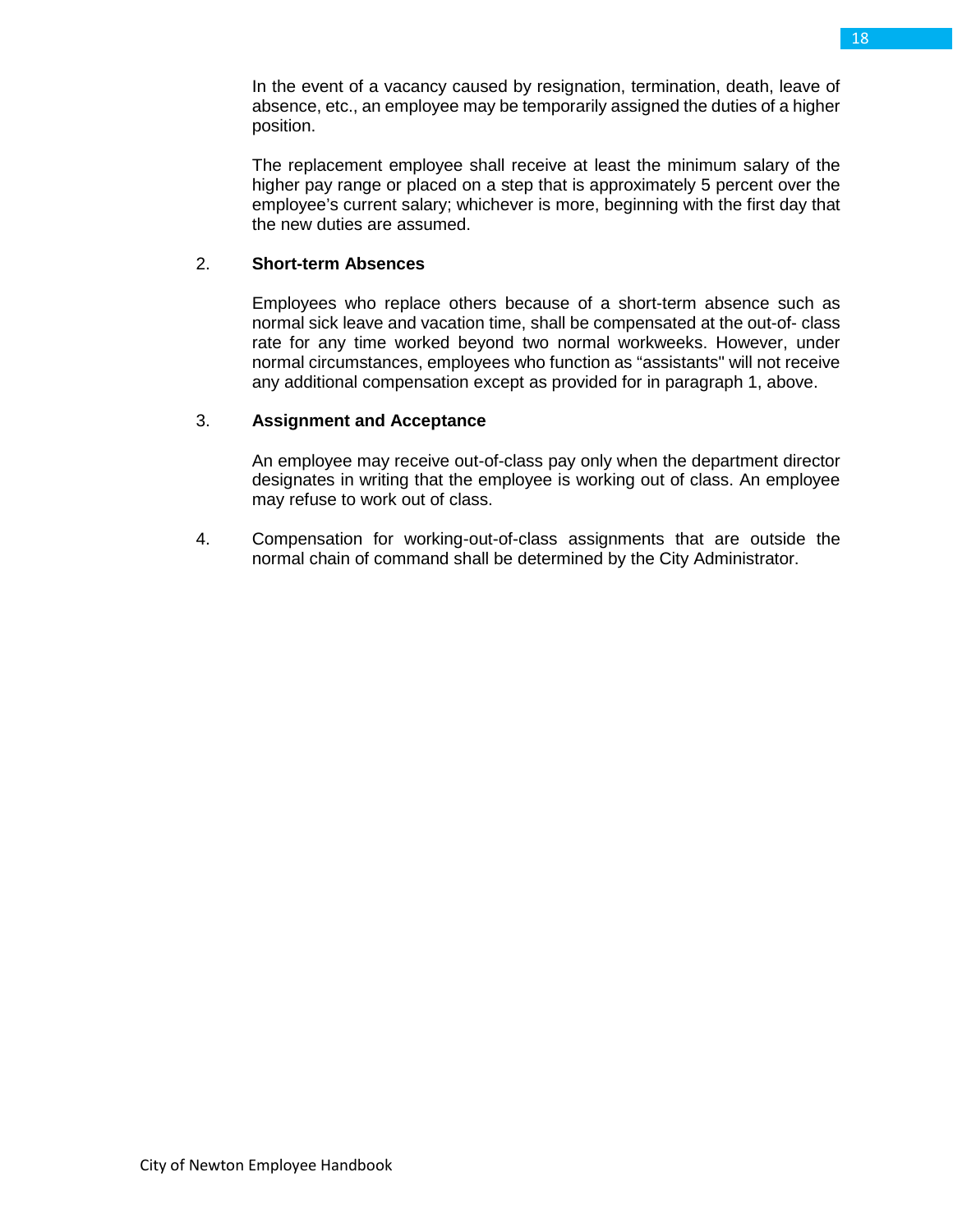### <span id="page-25-0"></span>**V. LEAVES**

#### <span id="page-25-1"></span>**5.1 Family and Medical Leave Act of 1993**

In order to ensure that leave policies are applied on a consistent basis, and to ensure compliance with the Family and Medical Leave Act of 1993, the City of Newton has developed the following guidelines and associated forms for administration of Leaves of Absence. These guidelines are to be used in conjunction with the appropriate policy or collective bargaining articles.



As stated within the regulations, the purpose of the Family and Medical Leave Act (FMLA) is to allow employees to balance their work and family life by taking reasonable unpaid leave for an eligible employee's serious health condition, the serious health condition of the employee's child, spouse, or parent, or to bond with the employee's newborn, adopted or foster care child, or active duty in accordance with the Federal law in effect at the time the leave is granted. The leave may be paid, unpaid or a combination of paid and unpaid leave, depending on the circumstances of the leave and as specified in this policy.

- 1. Eligible employees shall be provided up to 12 weeks of unpaid, job-protected leave per year. The employee must submit a Request for Family/Medical Leave and be taking the leave for one or more of the following reasons:
	- a. To care for the employee's child after birth or placement for adoption or foster care.
	- b. To care for the employee's spouse, son or daughter, or parent, who has a serious health condition.
	- c. For a serious health condition that makes the employee unable to perform the employee's job.
	- d. Any qualifying exigency arising out of the fact that the employee's spouse, son, daughter, or parent is on active duty or has been notified of an impending call or order to active duty in the U.S. National Guard or Reserves in support of a contingency operation.
- 2. For purposes of the Family and Medical Leave Act, eligible employees shall be those who have worked for the City for at least 12 months; worked at least 1,250 hours during the 12 months immediately preceding the start of the leave.
- 3. In all cases, applicable paid leave shall be substituted for unpaid leave except that employees may retain 40 hours of vacation and/or 40 hours of sick leave, whichever is applicable. Fire personnel assigned to shift may retain 48 hours of vacation and/or 48 hours of sick leave, whichever is applicable. The leave may be paid, unpaid, or a combination of paid and unpaid depending on the circumstances as specified:
	- a. Birth of a child An employee taking leave for the birth of a child must use paid sick leave if available for physical recovery following childbirth (typically six - eight weeks). A doctor's note will be required for the period of physical recovery. The employee must then use all other paid leave,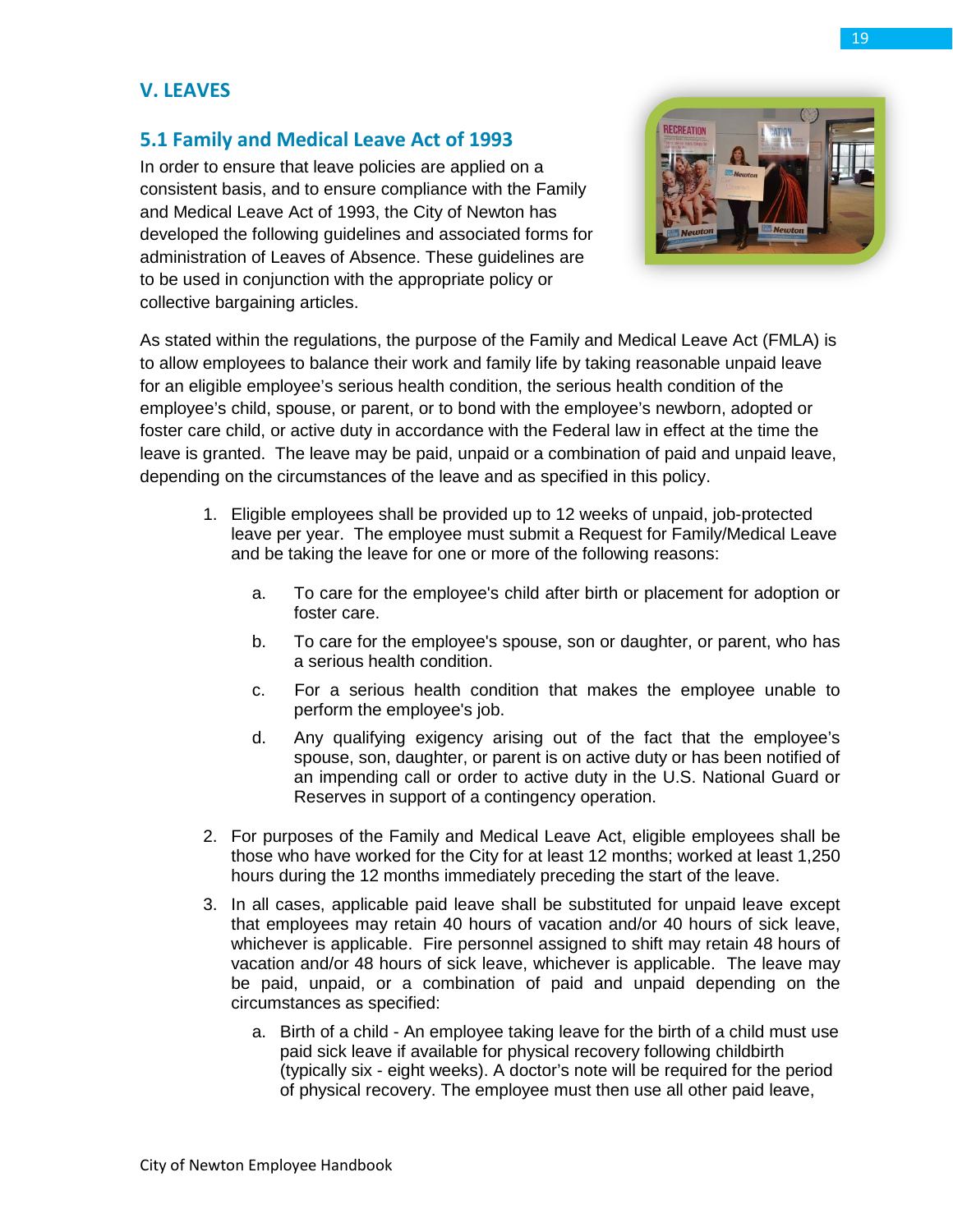and then will be eligible for unpaid leave for the remainder of the 12 weeks.

- b. Care for newborn child after birth, adoption, or foster care An employee taking leave to care for a child after birth, adoption, or foster care may use up to 10 days of sick leave if available (in accordance with the Employee Handbook 5.8, and specific collective bargaining articles) and then all other paid leave prior to being eligible for unpaid leave.
- c. Serious health condition An employee who is taking leave because of the employee's own serious health condition or the serious health condition of a spouse, child, or parent must first use sick leave (in accordance with the Employee Handbook 5.8 and collective bargaining articles) then all other paid leave prior to being eligible for unpaid leave. A doctor's note will be required for the period of physical recovery. The employee must prove that the use of the leave is medically necessary. The City will require certification for the family member's serious health condition. The employee must respond to such a request within 15 days of the request or provide a reasonable explanation for the delay. Failure to provide certification may result in a denial of continuation of leave.
- d. Other authorized leave If the employee has accrued paid leave the employee must use paid leave first and take the remainder of the twelve weeks as unpaid leave.
- 4. For purposes of the Family and Medical Leave Act, a year shall be defined as a rolling 12-month period of time measured preceding the first date of the leave.
- 5. The employee must provide 30 days advance notice when the leave is foreseeable. When unforeseeable, notice shall be reasonable and practicable.
- 6. The City may require medical certification to support a request for leave because of a serious health condition. A fitness for duty certification shall be required prior to return to work. Second or third opinions shall be at the City's expense.
- 7. The employee's health coverage shall be maintained by the City during the leave.
- 8. Upon return from the leave, the employee shall be restored to his/her original or an equivalent position with equivalent pay, benefits, and other employment terms. There shall be no loss of any employment benefit that accrued prior to the start of the leave.
- 9. Administration of the Family and Medical Leave Act shall be in accordance with applicable Federal regulations.

#### <span id="page-26-0"></span>**5.2 Funeral Leave**

A department director may grant funeral leave with no loss of compensation for up to three (3) consecutive calendar days immediately preceding and including the day of the funeral of a family member.

In the event of the death of an immediate family member, an additional seven (7) consecutive calendar days off with pay may be granted. Immediate family is defined as spouse, children, stepchildren, siblings, parents, stepparents, grandparents, grandchildren, in-laws (mother, father, sister or brother), aunts, uncles, nieces, and nephews.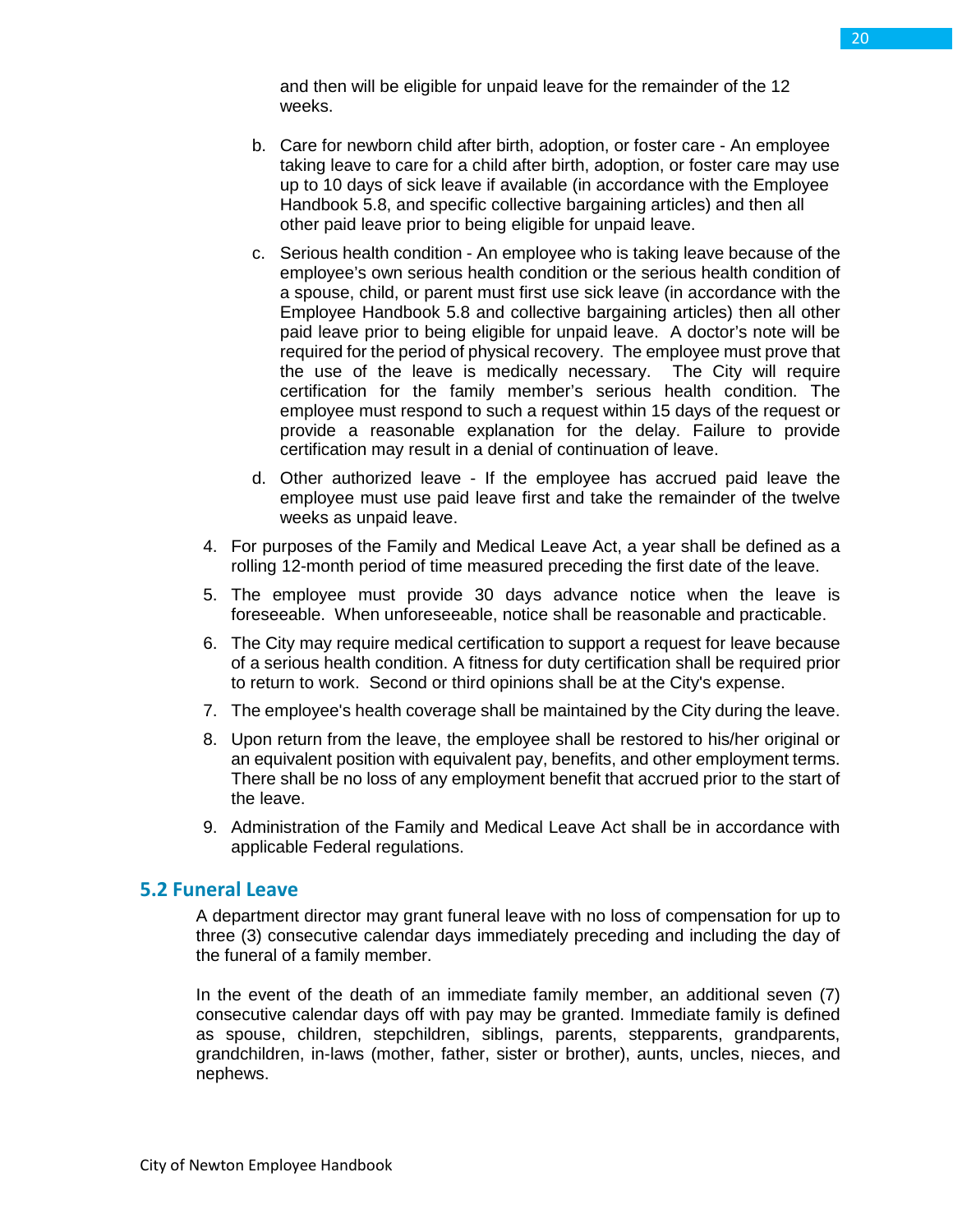The above leave with pay is intended to cover travel, but in special cases involving unusual travel or other special circumstances, the department director may grant additional leave with pay, not to exceed three (3) consecutive calendar days. This additional leave shall be charged as sick leave.

#### <span id="page-27-0"></span>**5.3 Holidays**

All full-time and regular part-time City employees will receive the following holidays:

| New Year's Day                                                               | Good Friday                 |  |  |
|------------------------------------------------------------------------------|-----------------------------|--|--|
| Memorial Day                                                                 | July 4th                    |  |  |
| Labor Day                                                                    | Veteran's Day               |  |  |
| Thanksgiving Day                                                             | Friday after Thanksgiving   |  |  |
| Christmas Day                                                                | ** One (1) floating holiday |  |  |
| Two (2) Extra floating holidays for Non-Bargaining Employees to be taken and |                             |  |  |
| scheduled in the same manner as a day of vacation.                           |                             |  |  |

\*\* The Mayor will determine the date on which the floating holiday will be observed.

Police Patrol supervisors will receive Easter Sunday in lieu of Good Friday and Christmas Eve in lieu of a floating holiday. All other police supervisors will receive the floating holiday, as well as Good Friday.

When one of the above-mentioned holidays falls on a Saturday, the preceding Friday shall be observed as the holiday; when one of the above-mentioned holidays falls on Sunday, the following Monday shall be observed.

When a holiday falls within an employee's vacation, that employee is entitled to an additional regular day off without loss of pay.

#### <span id="page-27-1"></span>**5.4 Leave of Absence Without Pay**

An employee may be granted leave of absence without pay for a period not to exceed 30 days, if said leave is not Family Medical Leave. The employee's request for leave without pay will be considered on the basis of workload and must be approved by the employee's department director and the City Administrator.

#### <span id="page-27-2"></span>**5.5 Maternity Leave**

Accumulated sick leave or unpaid leave of absence will be granted for pregnancy only for the actual period of temporary leave as determined by a physician. Unpaid leave of absence may be granted in accordance with the Family and Medical Leave Act of 1993.

#### <span id="page-27-3"></span>**5.6 Military Leave**

1. Applicability

This policy applies to all City employees qualifying under the provisions of Chapter 29A.28 of the Code of Iowa other than those employed temporarily for six months or less. Included is any full-time employee who is a member of the National Guard, organized reserves, or any component of the military, naval, air forces, or nurse corps of the State of Iowa or the nation, or who may otherwise be inducted into the military service of the State of Iowa or of the United States.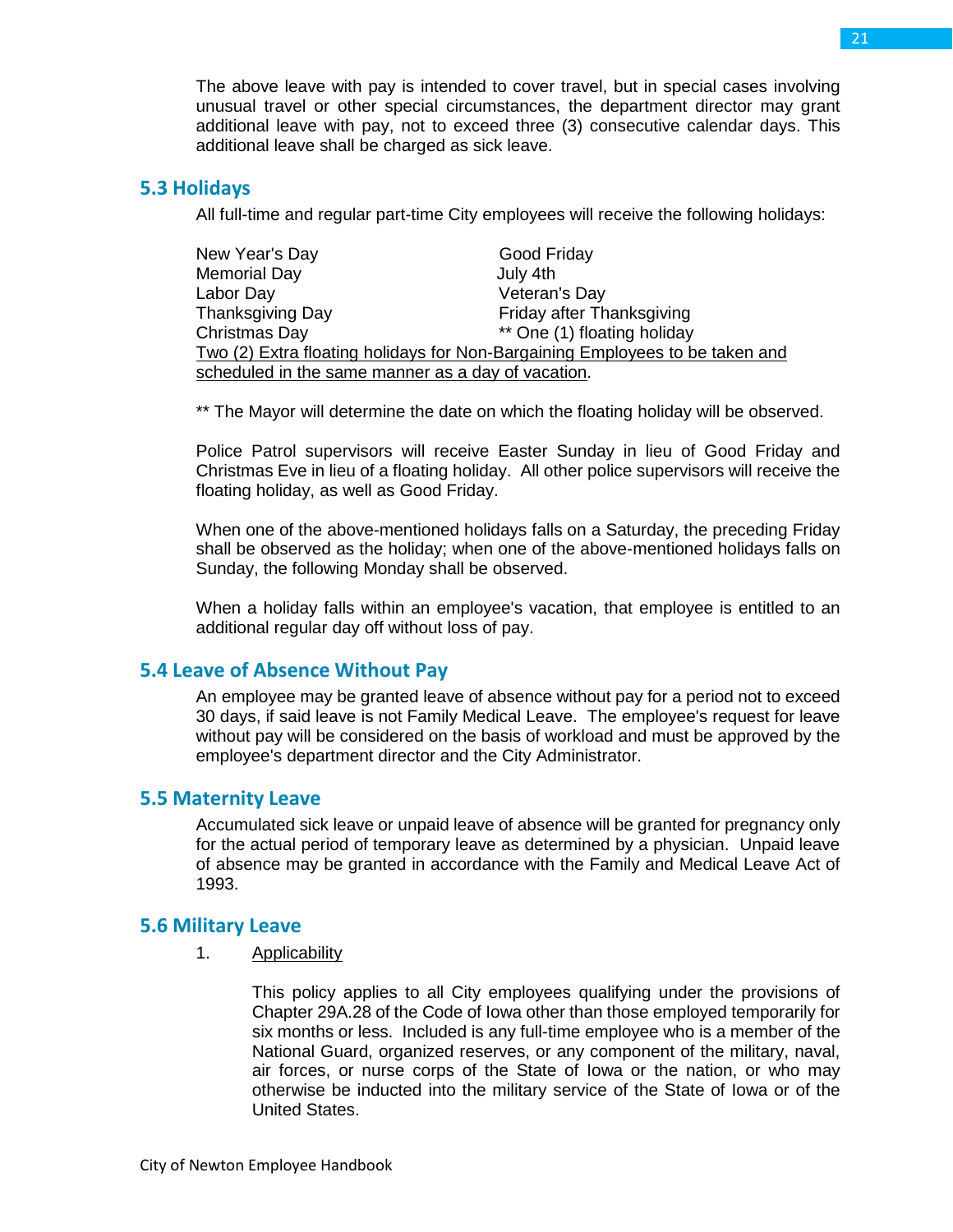- (a) Employees shall present copies of military orders to his/her immediate supervisor or department director at least ten (10) days before the reporting date, or as soon as such orders are received. Department Director shall report military leave to the City Administrator or his/her designee.
- (b) Where state active duty, state military service, or federal service is for a period of thirty days or less, a leave of absence under this section shall be required for those days that the employee would normally perform services for the city (work days). Military leave may not be carried over from one calendar year to the next; however, the annual 30 calendar days of leave shall be available at the first of the year.
- (c) Military leave shall be paid at the employee's regular rate of pay in effect at the time of the employee's military leave of absence.
- (d) Military leave that exceeds the 30 days per calendar year allotment may be taken with pay if the employee utilizes accrued pre-approved personal vacation and/or compensatory time.
- (e) Military leave that exceeds the 30 days per calendar year allotment may be taken without pay at the request of the employee. This option is guaranteed by the USERRA of 1994 (Chapter 28, US Code).
- (f) Records of military leave usage shall be maintained by the employee's department.
- (g) Copies of all pertinent information concerning military leave should be given to the Payroll/Personnel Assistant to file in employee's personnel file.
- (h) Military Leave usage should be labeled clearly on his/her time sheet.
- 3. Continuation of Benefits
	- (a) Pension Employee's pension is treated as not having incurred a break in service with the employer maintaining a pension plan. Employer is liable for funding its share of the pension plan. Calculation is based on the rate of pay the employee would have received from the employer during the unpaid leave.
	- (b) Health Insurance If employee's health insurance is terminated because of unpaid leave, the employee may elect to continue coverage. If employee elects not to purchase health insurance through the employer, his health insurance will automatically be activated upon return to work.
	- (c ) Life Insurance/Dependent Life Insurance/Long-Term Disability and Short-Term Disability - Unless otherwise specified, applicable coverage will terminate if the employee is in on unpaid military leave.
	- (d) Vacation/Sick Leave Accruals If an employee is on unpaid leave, there will be no accrual of vacation and sick leave hours.

#### <span id="page-28-0"></span>**5.7 Paternity Leave**

Paternity leave may be used by male employee for absence necessitated by the desire to be with his spouse during childbirth and in caring for his spouse and child. Paternity leave for male employees for absence during labor shall be granted in accordance with the family illness section of the Sick Leave policy. Male employees may be granted up to ten (10) consecutive calendar days off with no loss of pay immediately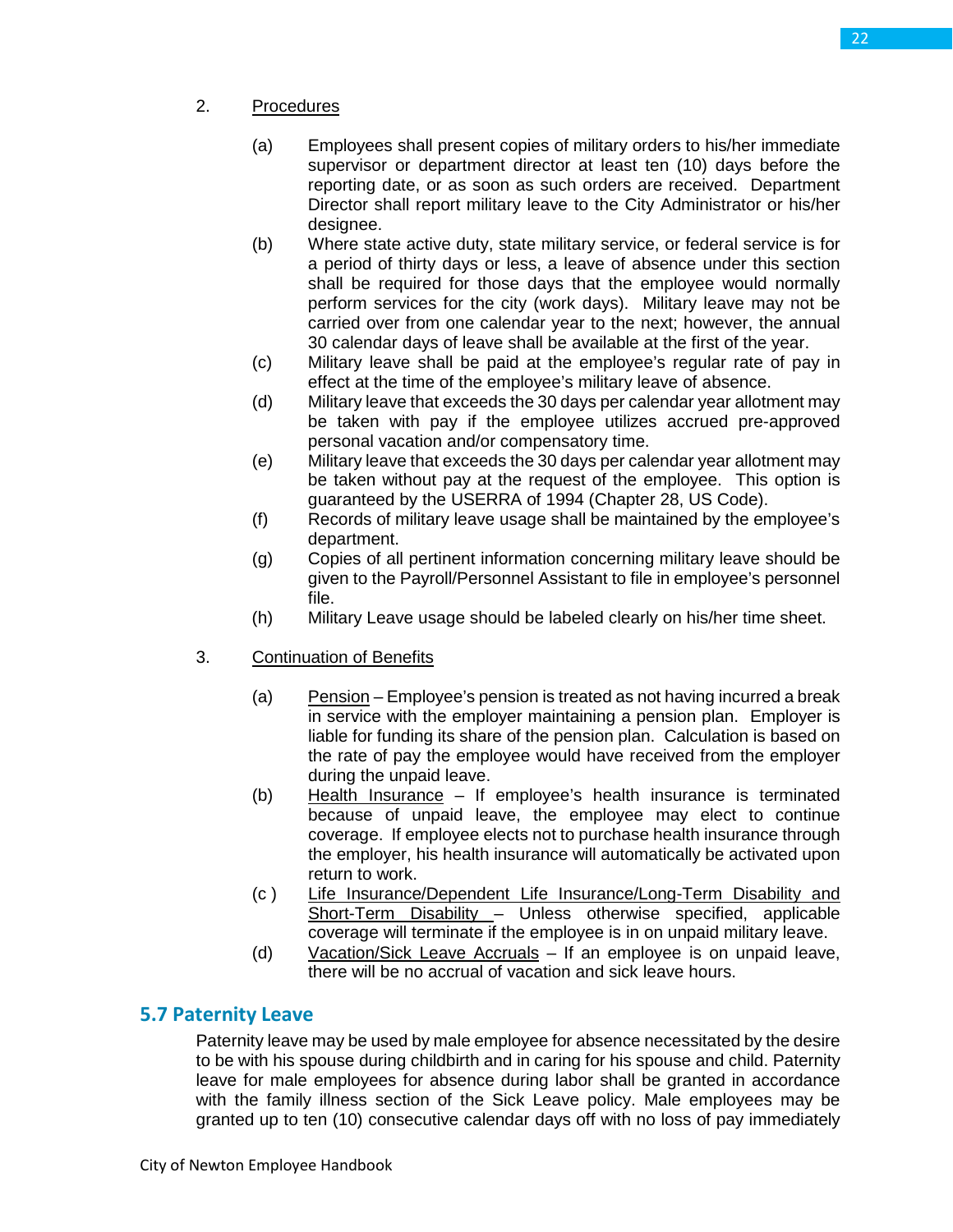following the birth of a child. Said leave shall be charged against the employee's accumulated sick leave. Additional leave may be granted in accordance with the Employee Handbook 5.1, collective bargaining articles, and with the Family Medical Leave Act of 1993.

#### <span id="page-29-0"></span>**5.8 Sick Leave**

All regular full-time employees shall accrue sick leave at the rates and with the maximum accumulations as follows. Sick leave for regular part time employees shall be prorated.

| Hours Per Day<br>Worked | <b>Sick Leave</b><br>Per Month<br>Earned | Maximum Accrual |
|-------------------------|------------------------------------------|-----------------|
| 8 Hours                 | 8 Hours                                  | 960 Hours       |
| 10 Hours                | 10 Hours                                 | 1200 Hours      |
| 24 Hours                | 12 Hours                                 | 1,680 Hours     |

Sick leave shall be used only for personal illness, personal injury, medical appointments with members of the medical profession, and an injury or illness of a member of the immediate family, which includes spouse, children, brothers, sisters, parents, grandparents, stepchildren and stepparents.

All absences from work chargeable against sick leave should be reported to the employee's supervisor on the day of the absence. Failure to do so may result in a loss of sick leave pay.

Employees not using their sick leave each calendar quarter shall receive a sick leave bonus of \$100.00.

#### <span id="page-29-1"></span>**5.9 Vacation Leave**

Regular full time employees earn vacation at the following rate. Vacation leave for regular part time employees shall be prorated.

| Continuous Employment | Days Per Year |
|-----------------------|---------------|
|                       |               |
| Less than 6 Years     | 11 Days       |
| 6 Years               | 16 Days       |
| 13 Years              | 21 Days       |
| 20 Years              | 26 Days       |

Fire Department supervisory personnel assigned to work a 40-hour week earn vacation at the above rate. Fire Department supervisory personnel assigned to a shift earn vacation at the following rate:

| Days Per Year (Hours) |
|-----------------------|
| 6 Days (144 Hours)    |
| 8 Days (192 Hours)    |
| 11 Days (264 Hours)   |
| 13 Days (312 Hours)   |
|                       |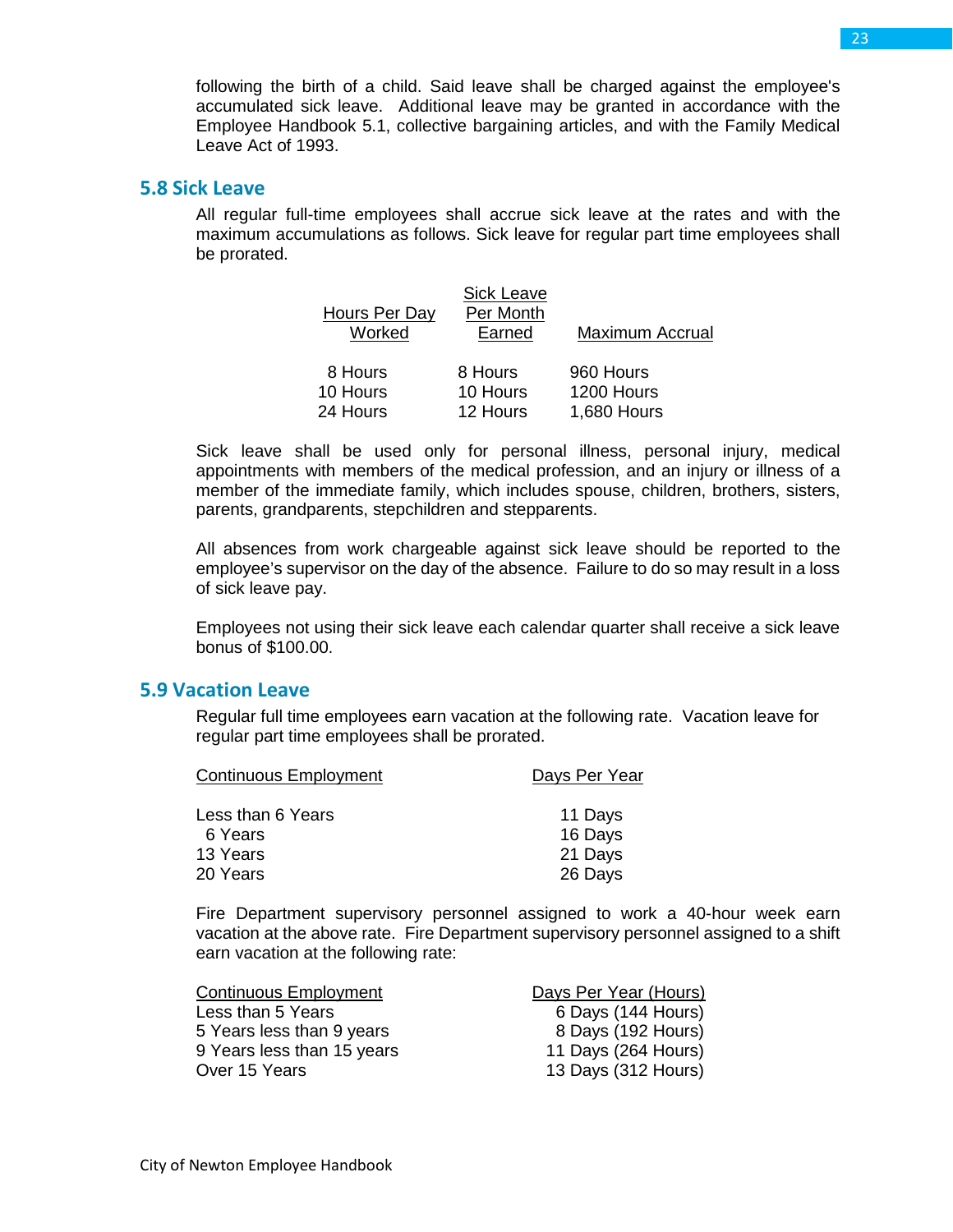Police Department supervisory personnel assigned to a shift shall earn vacation at the following rate:

| After one (1) year        | 1 week and 1 day                                                                       |
|---------------------------|----------------------------------------------------------------------------------------|
| After two (2) years       | 2 weeks and 1 day                                                                      |
| After five (5) years      | 3 weeks and 1 day                                                                      |
| After eleven (11) years   | 4 weeks and 1 day                                                                      |
| After nineteen (19) years | 5 weeks and 1 day                                                                      |
|                           | For purposes of this Article, a week as set forth shall be defined as five (5) working |

refroses of this Article, a week as set forth shall be defined as five (5) working days based on the current schedule.

Department Directors shall earn vacation at the following rate:

| <b>Continuous Employment</b> | Days Per Year |  |
|------------------------------|---------------|--|
| Less than 6 Years            | 16 Days       |  |
| 6 Years                      | 21 Days       |  |
| 13 Years                     | 26 Days       |  |

Employees may accumulate no more than three times their annual vacation accrual amount. Employees are responsible for monitoring the amount of vacation time, which they have accumulated, based on the vacation accumulation information provided on employee paychecks.

Vacations will, so far as possible, be granted at times most desired by employees so long as they do not conflict with the City's operations. The final right to determine vacation periods, and the right to reschedule vacation periods, is reserved exclusively to the employee's immediate supervisor or department director and City Administrator.

When an employee ends employment with the City, the employee will be paid for their vacation leave balance at that time at their last rate of pay.

#### <span id="page-30-0"></span>**5.10 Voting Leave**

City employees who are eligible to vote on an election day, and their work does not allow three (3) consecutive hours of non-working time between the time of the opening and closing of the polls, are entitled to time off from work to vote. Notice must be given to the employee's supervisor prior to taking leave.

#### <span id="page-30-1"></span>**5.11 Witness or Jury Duty**

When an employee is called away for jury duty, which includes time of examination, selection or actual service on a jury or as a subpoenaed witness, the employee is granted leave of absence with pay. However, the pay will equal the difference in wages between the court pay and the employee's regular earnings due for regular working hours absent because of court.

In the event an employee is released from jury duty on any given day, the employee shall report immediately to the department director or immediate supervisor. The department director or supervisor shall determine whether the employee will be required to perform their normal duties on that day.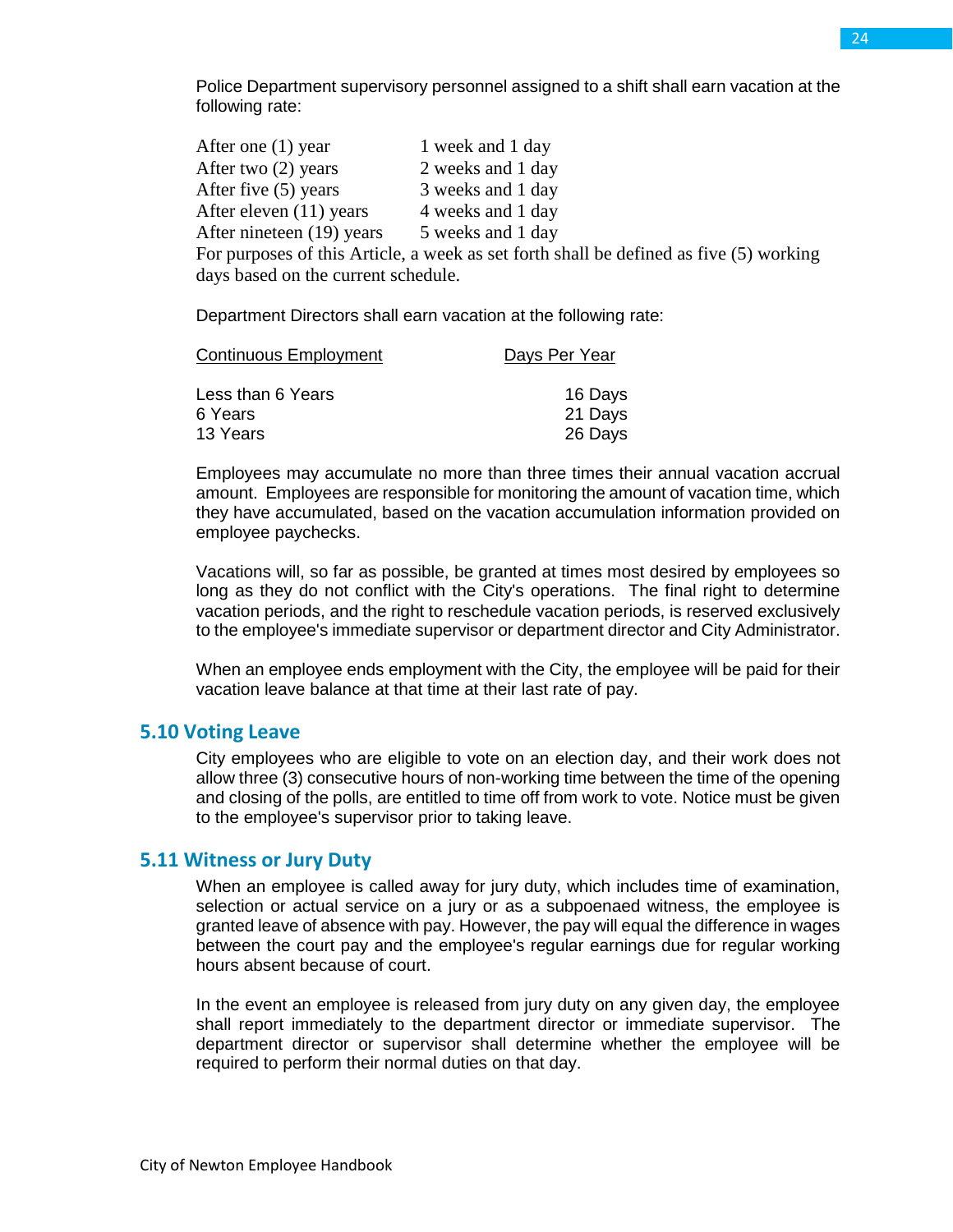#### <span id="page-31-0"></span>**VI. INSURANCE**

#### <span id="page-31-1"></span>**6.1 Dental Insurance**

The City offers the employee and the employee's family a dental plan. There is no premium cost for this plan to you. The City has the option of choice of insurance carriers and determining levels of coverage.



Regular part-time employees are able to participate in the City's dental insurance program on a pro-rated basis.

#### <span id="page-31-2"></span>**6.2 Life Insurance**

The City will purchase term-life insurance up to the amount of a full time employee's salary (rounded to the nearest \$1,000) with a minimum of \$20,000 provided. Full time employees also have the option of purchasing additional insurance for the employee, spouse, and dependent provided the premium is paid by the employee.

#### <span id="page-31-3"></span>**6.3 Long Term Disability**

Long-term disability coverage shall be provided to all full time employees not covered by the Police and Fire pension system in a benefit amount of 60% of the employee's annual salary (rounded to the nearest \$1,000) with a 90 consecutive calendar day elimination period. Duration of benefits is based on age at disablement.

#### <span id="page-31-4"></span>**6.4 Medical Insurance**

The City provides the employee and the employee's family a Cafeteria Plan, which provides medical choices including a Health Savings Account and an Opt Out option. Depending on the plan chosen, the employee may contribute an amount towards the monthly premium. The City has the option of choice of insurance carriers and determining levels of coverage under these programs.

Regular part-time employees are able to participate in the City's health insurance program on a pro-rated basis.

#### <span id="page-31-5"></span>**6.5 On-the-Job Injury**

In the event of an on-the-job injury for which an employee qualifies for worker's compensation, the City will make up 100% the difference between that employee's normal pay and whatever compensation is provided by worker's compensation for 30 calendar days after the injury and absence from work. In addition to the coordination of compensation sick leave accrual, vacation accrual, uniform allowance, and sick leave bonus benefits will terminate 30 days after the date of injury and/or absence from work.

#### <span id="page-31-6"></span>**6.6 Pre-tax Option Accounts**

The City shall provide pre-tax option accounts as follows:

- 1. Medical Reimbursement Account
- 2. Dependent Care Reimbursement Account
- 3. Pre-Tax Insurance Premium Account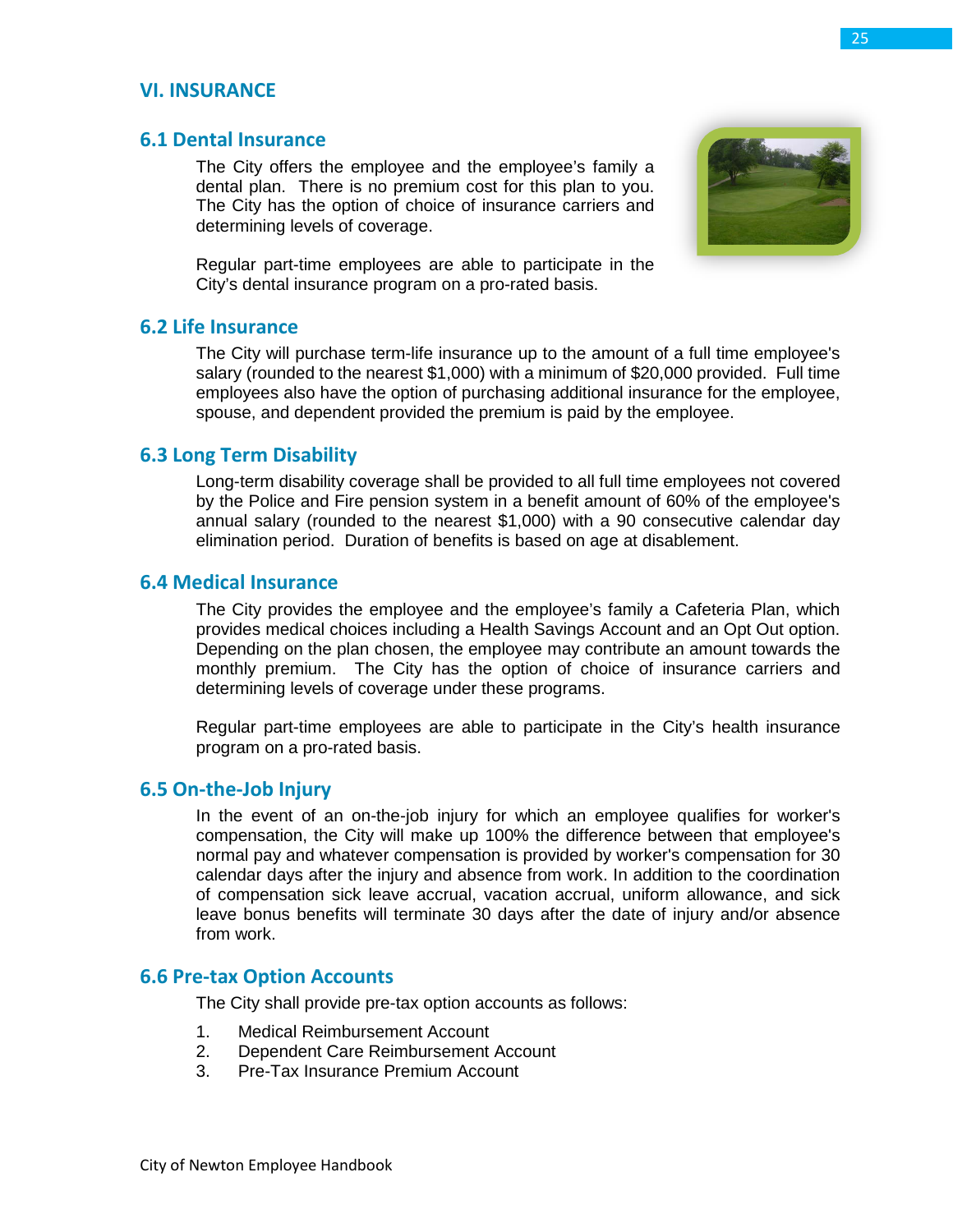The City shall pay the monthly administration fee for those who sign up for each pretax option account. Both Full-time and regular part-time employees are eligible to participate.

#### <span id="page-32-0"></span>**6.7 Retiree Insurance**

Refer to the City's Health Care Plan.

#### <span id="page-32-1"></span>**6.8 Voluntary Vision Plan**

Full time employees have the option of purchasing vision insurance for the employee, spouse, and dependents provided the premium is paid by the employee. The plan provides vision discounts for the participants.

Regular part-time employees are able to participate in the City's vision insurance program.

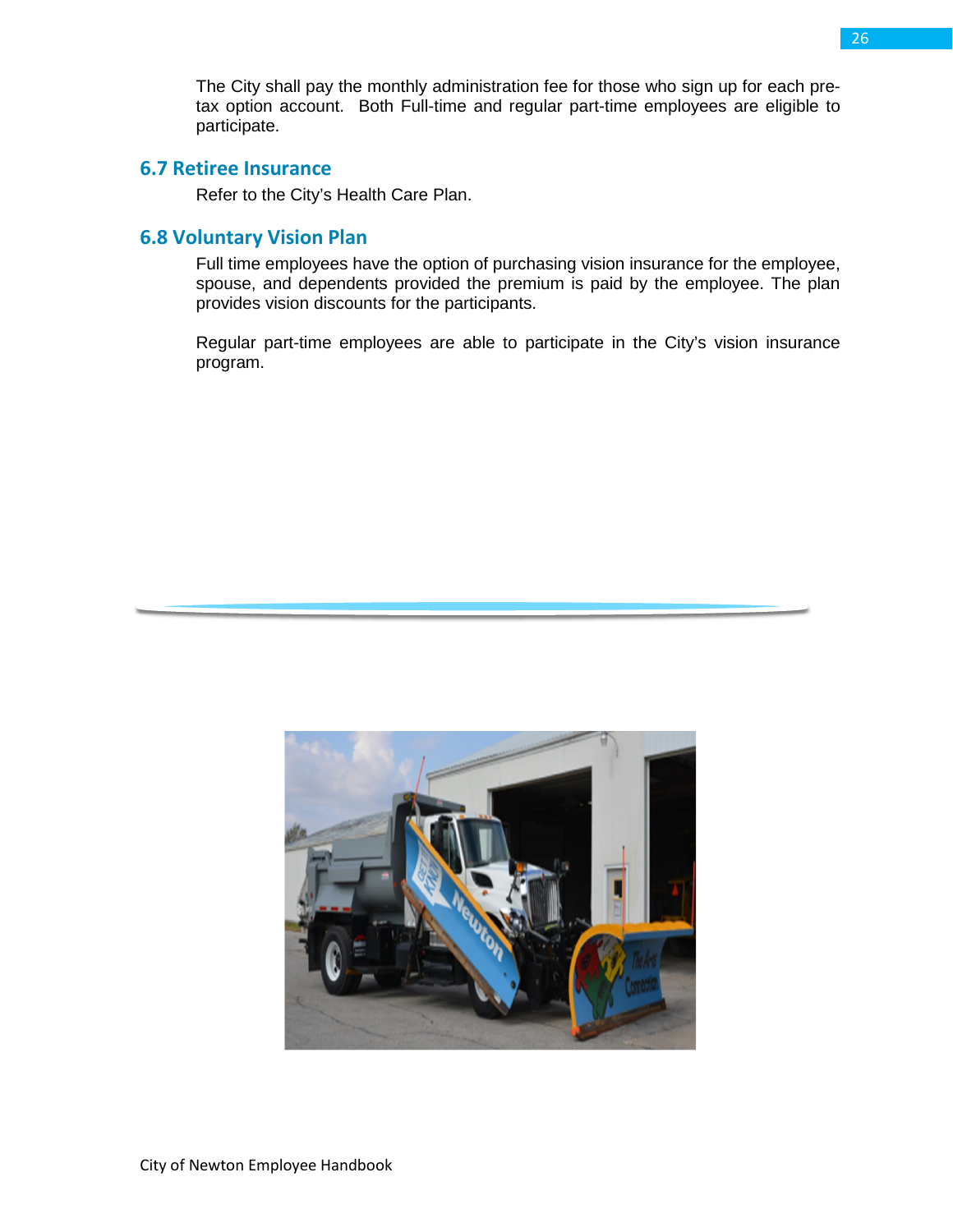### <span id="page-33-0"></span>**Appendix A: Travel Policy**

#### **SECTION 1 – GENERAL PURPOSE**

Whenever an employee travels on behalf of the City, whether it is for business or training, the policies and procedures stated herein shall apply. It is the expressed purpose of these policies and procedures to provide the employee with reasonable travel accommodations and related expenses, while maintaining a prudent spending policy. It is each employee's responsibility to learn and abide by these rules. The policies and procedures found in this manual supersede all previous policies, directives and rules governing City travel and training.

#### **SECTION 2 - GENERAL POLICIES**

All requests for travel and training must be approved by the Department Director. Out of state travel and training requests must be pre-approved by the City Administrator. Employees are expected to seek the most reasonable prices available for lodging, meals and fares, considering location and services. Before training and/or conference travel occurs, the appropriate approvals must be obtained.

Expenses submitted for reimbursement must be accompanied by an itemized receipt for the expense (i.e. meal receipts should be the detailed receipt, not the credit card copy showing only the total spent). Without a proper receipt, the reimbursement may not be approved unless extraordinary circumstances prevail.

Expenses for entertainment, alcohol, hotel room service, non-City employees, including spouses, and for any expense deemed wasteful or extravagant will not be reimbursed. Costs incurred above the applicable expense ceilings will not be paid and are the responsibility of the employee. When traveling in a group, payment and accounting of registration fees, transportation and lodging can be consolidated and reimbursed to one person in the group. Meal expenses should be kept track of individually.

Requests for reimbursements shall be made on the proper forms and include all documentation as required. The forms must be fully completed including a brief narrative on the purpose for the training or travel.

#### **SECTION 3 - APPROVALS**

To attend any training seminar or conference requiring travel expense, an employee must first obtain approvals from his/her Department Director.

#### **SECTION 4 – REIMBURSEMENTS**

A reimbursement of actual travel expenses must be submitted on the Employee Reimbursement Form within 10 working days of the end of the trip. To receive reimbursement for an eligible expense, the corresponding detailed receipts must be attached. Travel and training expenses eligible for reimbursement include registration, lodging, mileage, public transportation, meal expense and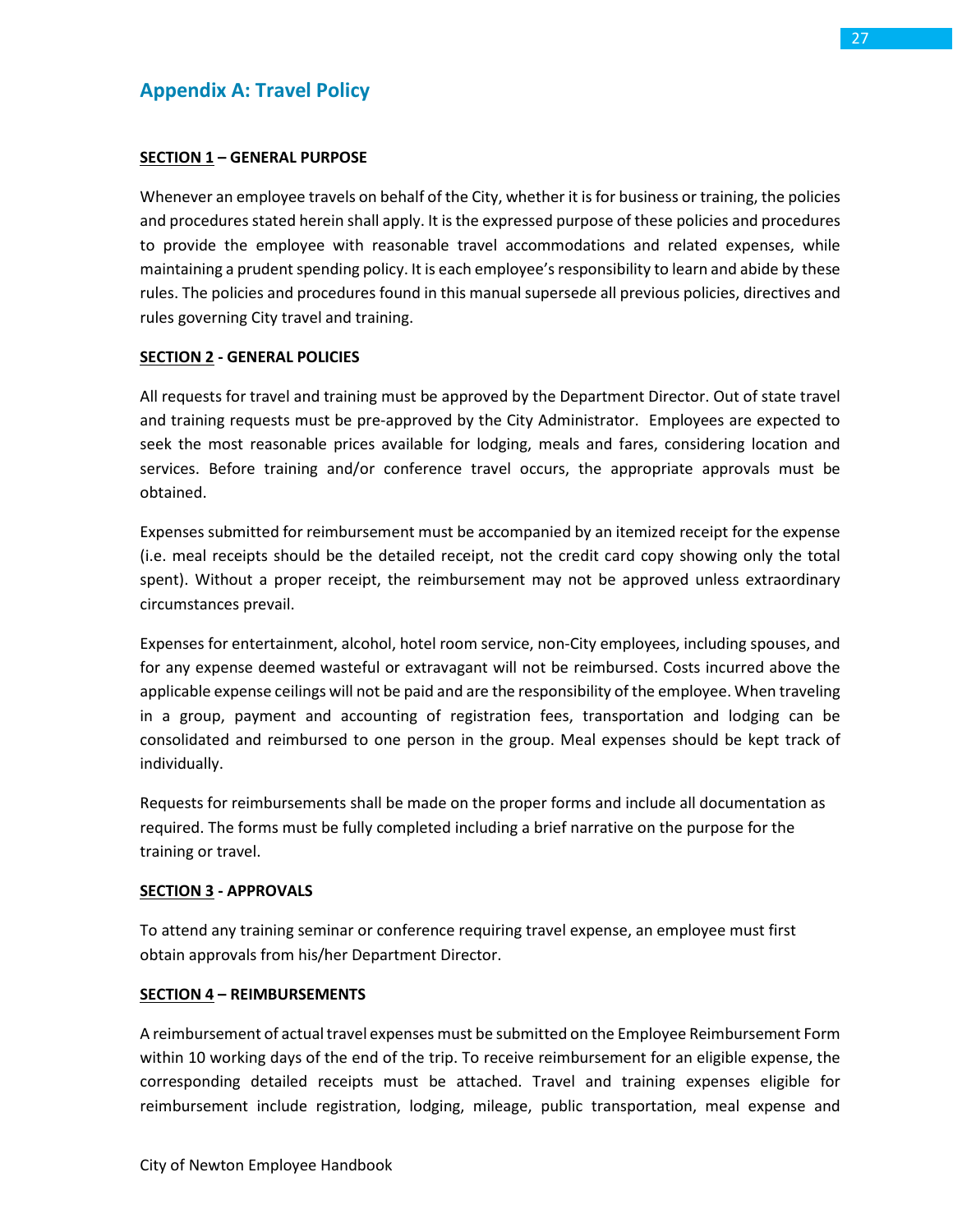incidental expenses such as tips (up to 15% gratuity), and parking fees. Reimbursement for meals should include a schedule of dollars spent per day on meals. Ineligible expenses include, but are not limited to, the following: entertainment, alcoholic beverages, hotel room service, delivery fees, gifts, personal calls, hotel room service, laundry, any expense for spouse, dependents or guests, transportation costs or mileage for travel unrelated to City business.

#### **SECTION 5 – LODGING**

Employees may request approval from their Department Director to make lodging accommodations for multiday conferences or training that are 50 miles one-way from the workplace. Employees are expected to secure reasonable lodging rates. The employee should compare the hotel government rate vs the standard room rate and select whichever is most cost efficient. (See sections 6 & 7 for per diem lodging rates.) Employees must submit an itemized hotel/motel bill upon completion of the trip. A credit card receipt alone is not sufficient documentation.

#### **SECTION 6 – IN-STATE TRAVEL**

Unless another mode of transportation is specifically approved by the City Administrator, all in-state travel will be by either City vehicle or private car. In the case of using a private car, mileage at the current allowable IRS rate will be paid.

The following expense ceilings apply to in-state travel unless pre-approval for a higher amount is given by the City Administrator:

A. Lodging - \$130 per day

B. Meals - \$40 per full day and \$25 per half day (ceiling includes tax and tip) Under no circumstances will any one meal over \$25 be reimbursed (including tax and tip).

#### **SECTION 7 - OUT-STATE TRAVEL**

All out of state travel must be pre-approved by the City Administrator. Unless time is a critical factor, all out of state travel within five hours driving time will be by car. Air travel will only be approved, in lieu of the car, in those instances where it is deemed absolutely necessary. For car travel, mileage at the current allowable IRS rate will be paid.

The following expense ceilings apply to out-state travel unless pre-approval for a higher amount is given by the City Administrator:

A. Lodging - \$160 per day B. Meals - \$40 per full day and \$30 per half day (ceiling includes tax and tip)

Under no circumstances will any one meal over \$30 be reimbursed (including tax and tip).

Travel to a major metropolitan area (population of one-half million or more) unless pre-approval for a higher amount is given by the City Administrator:

A. Lodging - \$220 per day

B. Meals - \$60 per full day and \$40 per half day (ceiling includes tax and tip) Under no circumstances will any one meal over \$40 be reimbursed (including tax and tip).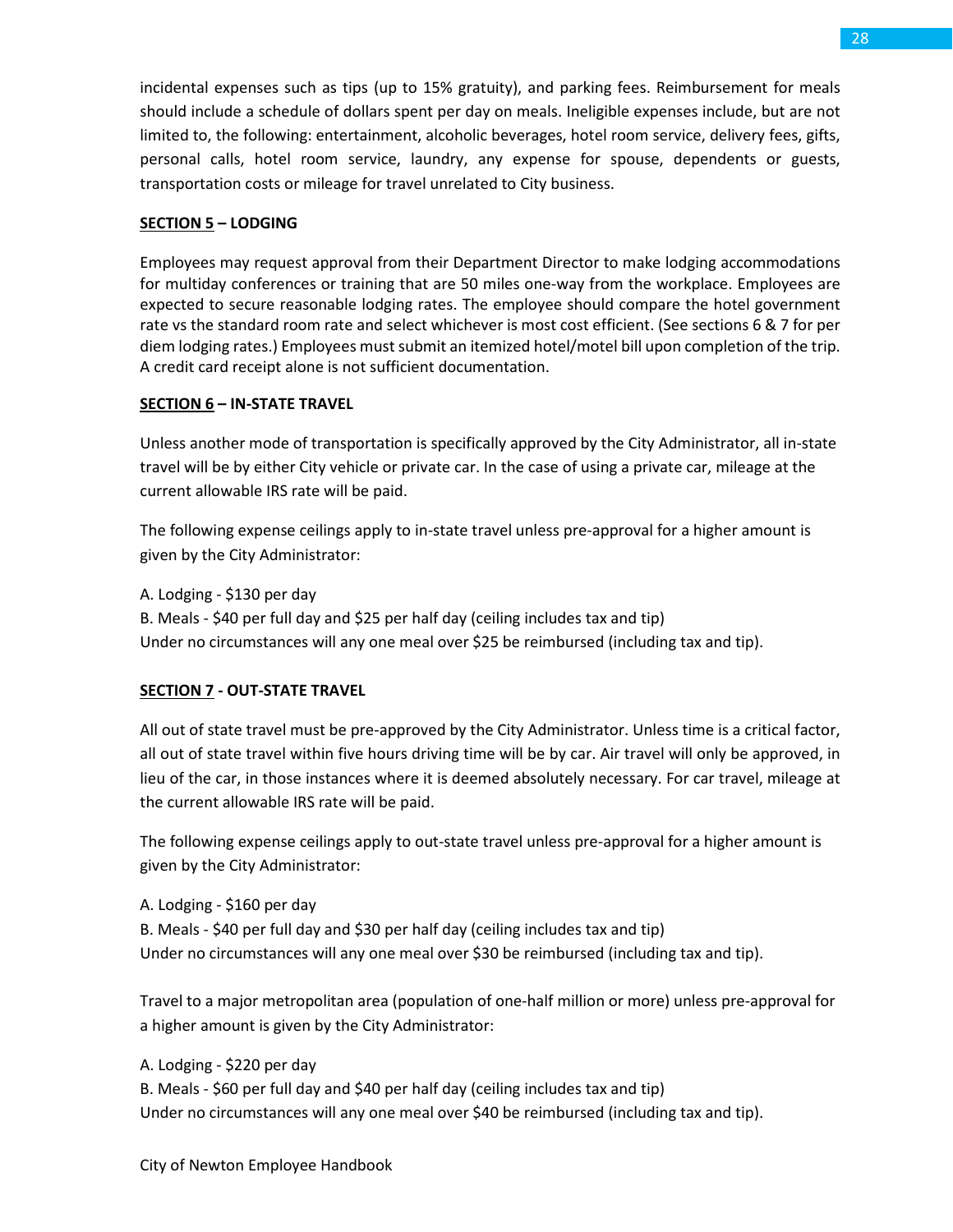#### **SECTION 8 – AIR TRANSPORTATION**

Employees are expected to secure the lowest possible airfares. All air travel will be by coach class. No first class fares will be paid by the City. Any airline tickets purchase should be made well in advance of the travel date, but under no circumstances less than three working days from the date of travel.

#### **SECTION 9 – WAGES WHILE ATTENDING LECTURES, MEETINGS, AND TRAINING**

Time spent at conferences and training is considered to be hours worked for non-exempt employees if the training is directly related to the employee's job and the employee is performing productive work while attending the lecture or participating in the training program. For non-exempt (hourly) employees: Continuing education courses required by the state to obtain or keep professional certifications (e.g. Paramedic, Police Officer Firearms Training, etc.) will not be considered hours worked and will only be paid if authorized by the Department Director prior to attendance of the training.

#### **SECTION 10 – WAGES WHILE TRAVELING**

Employees in positions considered non-exempt may be eligible for compensation for the time they spend traveling. The compensation an employee receives depends upon the kind of travel and whether the travel time takes place within normal work hours or outside of normal work hours. Employees not working "normal work hours" (ex: third shift) will convert to this schedule while traveling on City business to insure appropriate and consistent payment.

#### **One-Day Trips**

When employees are required to travel to another city, all the travel time involved counts as time worked. The only times excluded are meal periods and the time spent traveling between the worker's home and point of departure (such as the City office). This is to exclude the normal travel time from home to work before the regular work day begins and from work to home after the workday is over.

#### **Travel Time, More than One Day, Within Normal Work Hours**

Any portion of authorized travel time that takes place within normal work hours on any day of the week, including Saturday and Sunday, is treated as "work hours". When an employee travels between two or more time zones, the time zone associated with the point of departure should be used to determine whether the travel falls within normal work hours.

#### **Travel Time, More than One Day, Outside of Normal Work Hours**

Any portion of authorized travel time (with the exception of driving time) that takes place outside of normal work hours is considered to be "outside travel hours". When a non-exempt employee is required to travel as a passenger in an automobile, plane, or any other mode of transportation outside of normal work hours, he/she will not be compensated for that portion of travel time that takes place outside of normal work hours. When an employee travels between two or more time zones, the time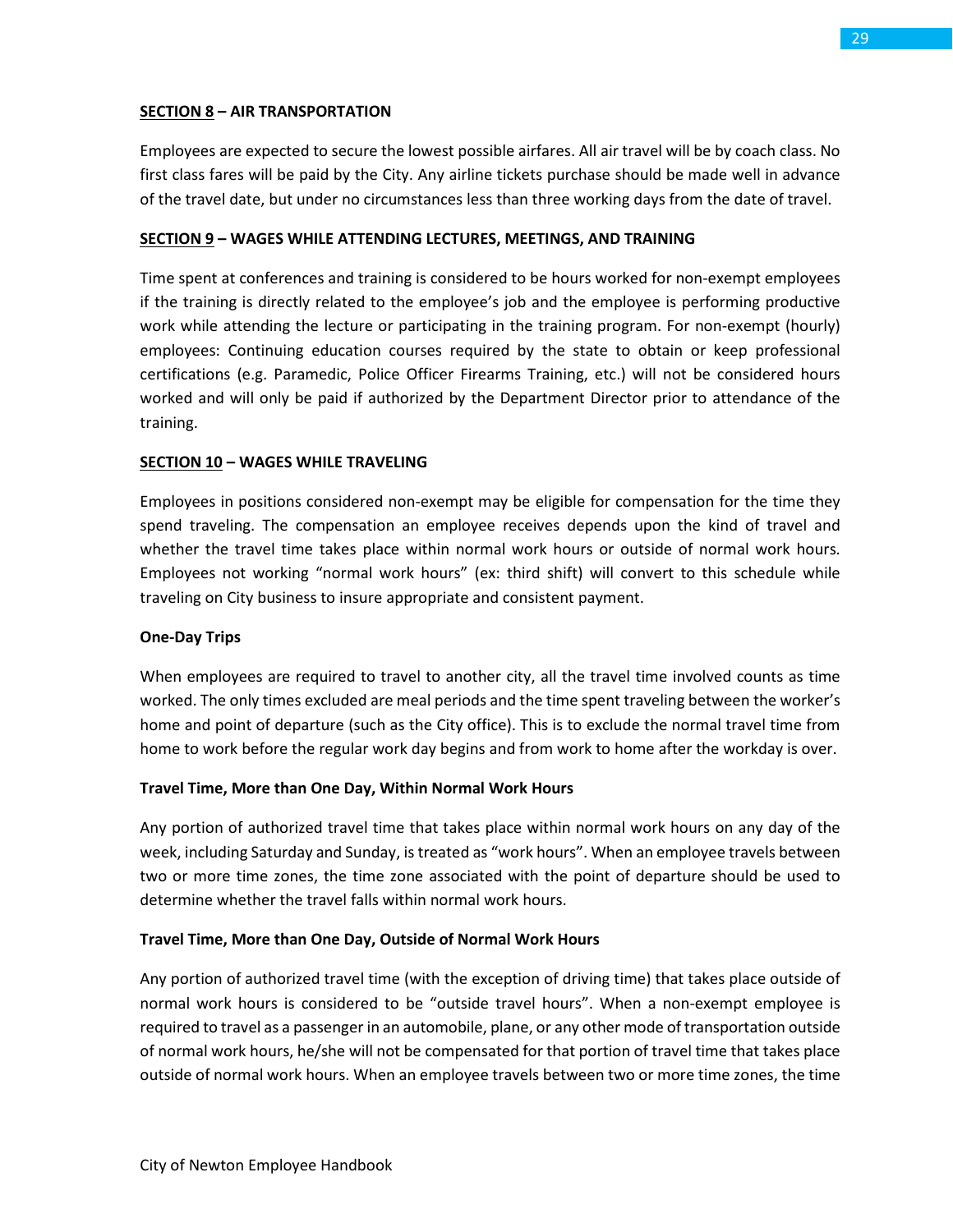zone associated with the point of departure should be used to determine whether the travel falls outside of normal work hours.

#### **Travel Time as the Driver of an Automobile**

All authorized travel time spent driving an automobile (as the driver, not as a passenger) is treated as "hours worked", regardless of whether the travel takes place within normal work hours or outside of normal work hours. Travel as a passenger in an automobile is not automatically treated as "work hours". Travel as a passenger in an automobile is treated the same as all other forms of travel and compensation depends upon whether the travel time takes place within normal work hours or outside of normal work hours. If an employee drives a car as a matter of personal preference when an authorized flight or other travel mode is available, and the travel time by car would exceed that of the authorized mode, only the estimated travel time associated with the authorized mode will be eligible for compensation.

#### **Calculating and Reporting Travel Time**

Employees are responsible for accurately tracking, calculating and reporting travel time on their time sheets in accordance with this policy.

Meal periods should be deducted from all travel time.

If an employee requests a specific travel itinerary or mode that is different than the one authorized, only the estimated travel time associated with the schedule, route and mode of transportation authorized should be reported on the time sheet.

Travel time should be calculated by rounding up to the nearest quarter hour.

Whenever possible, the employee's normal work schedule should be flexed to allow for the compensable travel and training time. For example, if a non-exempt employee who normally works 7:30am – 4:30pm, M-F, is in training for 24 hours during the week and the travel time of 4 hours is deemed compensable by the policy, then the employee has worked 28 hours and their work schedule should be adjusted to allow for the extra travel time.

|                      | Monday            | Tuesday           | Wednesday         | Thursday          | Friday               |
|----------------------|-------------------|-------------------|-------------------|-------------------|----------------------|
| <b>Work Hours</b>    | 8 hours           |                   |                   |                   | 4 hours              |
|                      | (7:30am-4:30pm)   |                   |                   |                   | $(8am-12pm)$         |
| <b>Training Time</b> |                   | 8 hours           | 8 hours           | 8 hours           |                      |
|                      |                   | $(7:30am-4:30pm)$ | $(7:30am-4:30pm)$ | $(7:30am-4:30pm)$ |                      |
| Travel Time *        | 2 hours           |                   |                   | 2 hours           |                      |
|                      | $(4:30pm-6:30pm)$ |                   |                   | $(4:30pm-6:30pm)$ |                      |
| <b>Total Paid</b>    | 10 hours          | 8 hours           | 8 hours           | 10 hours          | 4 hours = $40$ Total |

\*Assumes the employee is the driver.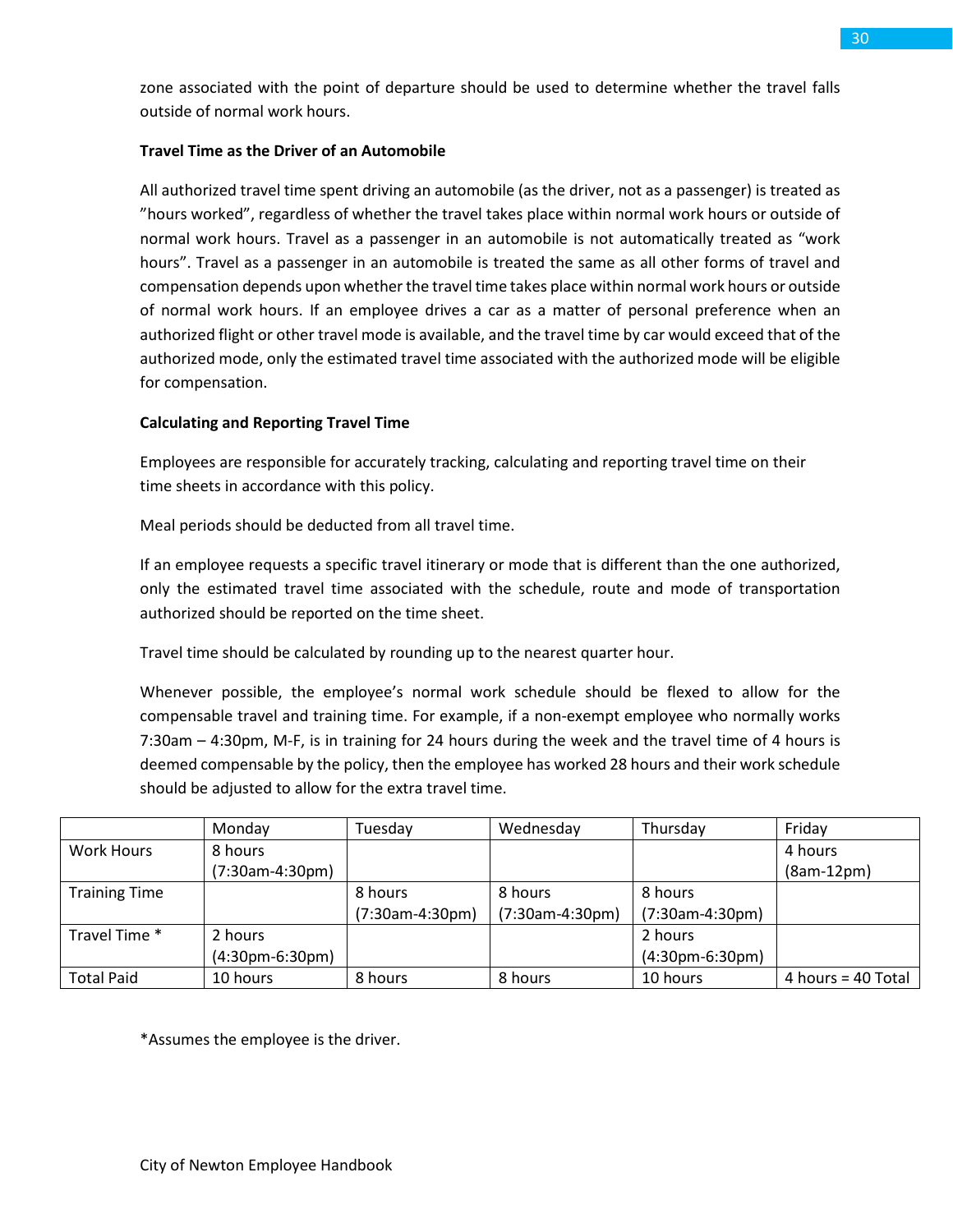#### <span id="page-37-0"></span>**Appendix B: Vehicle Allowance and Mileage Reimbursement Policy**

This policy is applicable to elected officials, full-time, part-time, seasonal employees and volunteers who use their personal vehicles to conduct City business or who drive City vehicles to conduct City business including those who are required to take home City vehicles.

The City recognizes that certain employees need the regular use of a vehicle to fulfill their job duties and responsibilities. The City Administrator assigns the use and responsibility of a City vehicle to employees where their job duties and responsibilities make a vehicle necessary.

Except as otherwise provided for, employees are eligible for mileage reimbursement for the use of personal vehicles for City business. Reimbursement shall be at the mileage rate authorized by the Internal Revenue Service. Mileage is calculated from starting point in Newton to destination and back.

When used to conduct City business, personal vehicles are required to have a minimum automobile insurance coverage for liability of \$20,000 for each person, \$40,000 each accident and property damage of \$15,000. In case of a claim, the private automobile insurance coverage shall be considered primary. The City shall not be responsible for any damage to a personal vehicle. The vehicle allowance and mileage reimbursement include a factor for both liability and collision insurance coverage.

Elected officials, employees and volunteers who use a personal vehicle to conduct City business shall complete the attached insurance statement, which will be retained throughout their service to the City.

Elected officials, full-time, part-time, seasonal employees and volunteers shall operate both City and personal vehicles in a safe, courteous and prudent manner while performing City business including specifically the use of seat belts by both the driver and passengers as well as refraining from the use of cell phones while driving. Employees who operate or who take home City vehicles shall not use the City vehicle to conduct personal business.

#### **Department Directors and/or Elected Officials**

The City shall provide department directors identified in this policy a vehicle suitable to perform job duties and responsibilities or they may choose to receive a monthly vehicle allowance. The vehicle allowance shall be included in the semi-monthly or quarterly payroll check less applicable taxes. Any elected officials or department directors receiving a monthly vehicle allowance for a personal vehicle shall not have use of a City owned vehicle.

The following elected officials and department directors shall receive the use of a City vehicle or a monthly vehicle allowance as outlined below:

| Mayor                 | \$200 |
|-----------------------|-------|
| City Administrator    | \$250 |
| Public Works Director | \$250 |

City of Newton Employee Handbook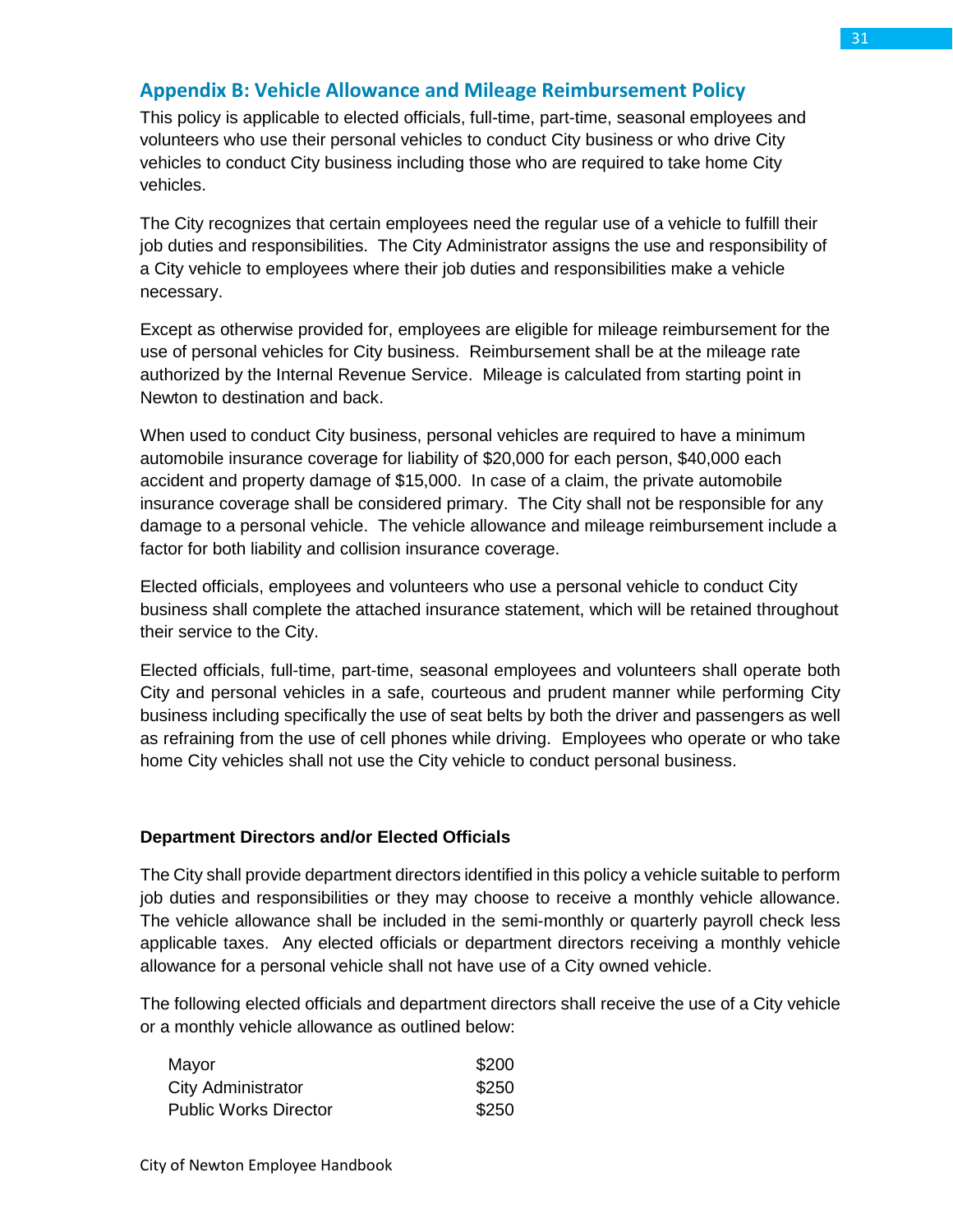| <b>Community Development Director</b> | \$250 |
|---------------------------------------|-------|
| Community Services Director           | \$250 |
| Police Chief                          | \$250 |

Elected officials and department directors receiving a vehicle allowance shall be responsible for all insurance, maintenance, oil, lubrication, tires, battery, washing and fuel costs for their vehicles.

Elected officials and department directors who receive a vehicle allowance shall be eligible for mileage reimbursement for all mileage in a personal vehicle for trips on City business, except that no mileage reimbursement will be made for miles driven within Jasper, Polk, Story, Marshall, Tama, Poweshiek, Mahaska, Marion or Warren Counties.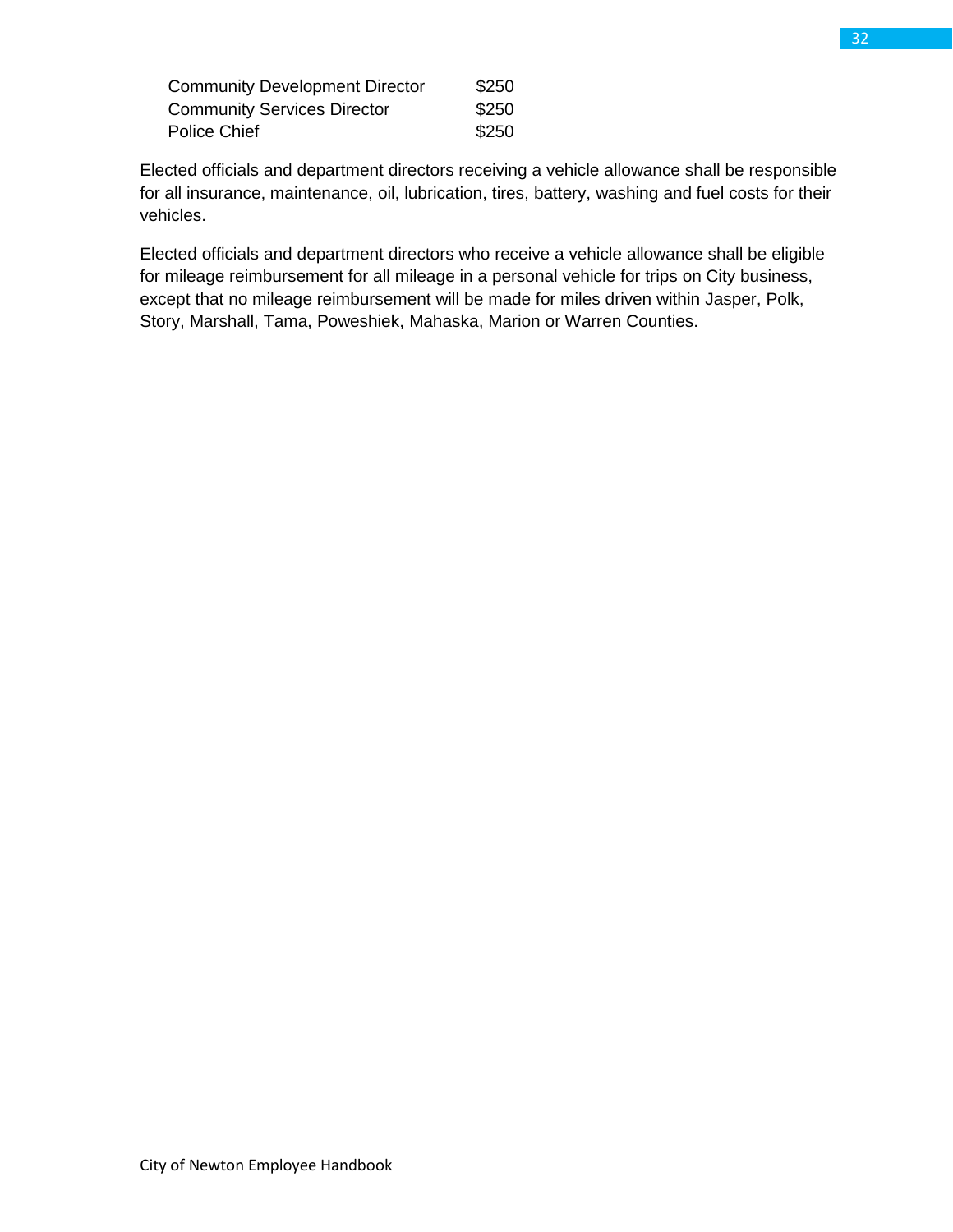#### THIS PAGE INTENTIONALLY LEFT BLANK

33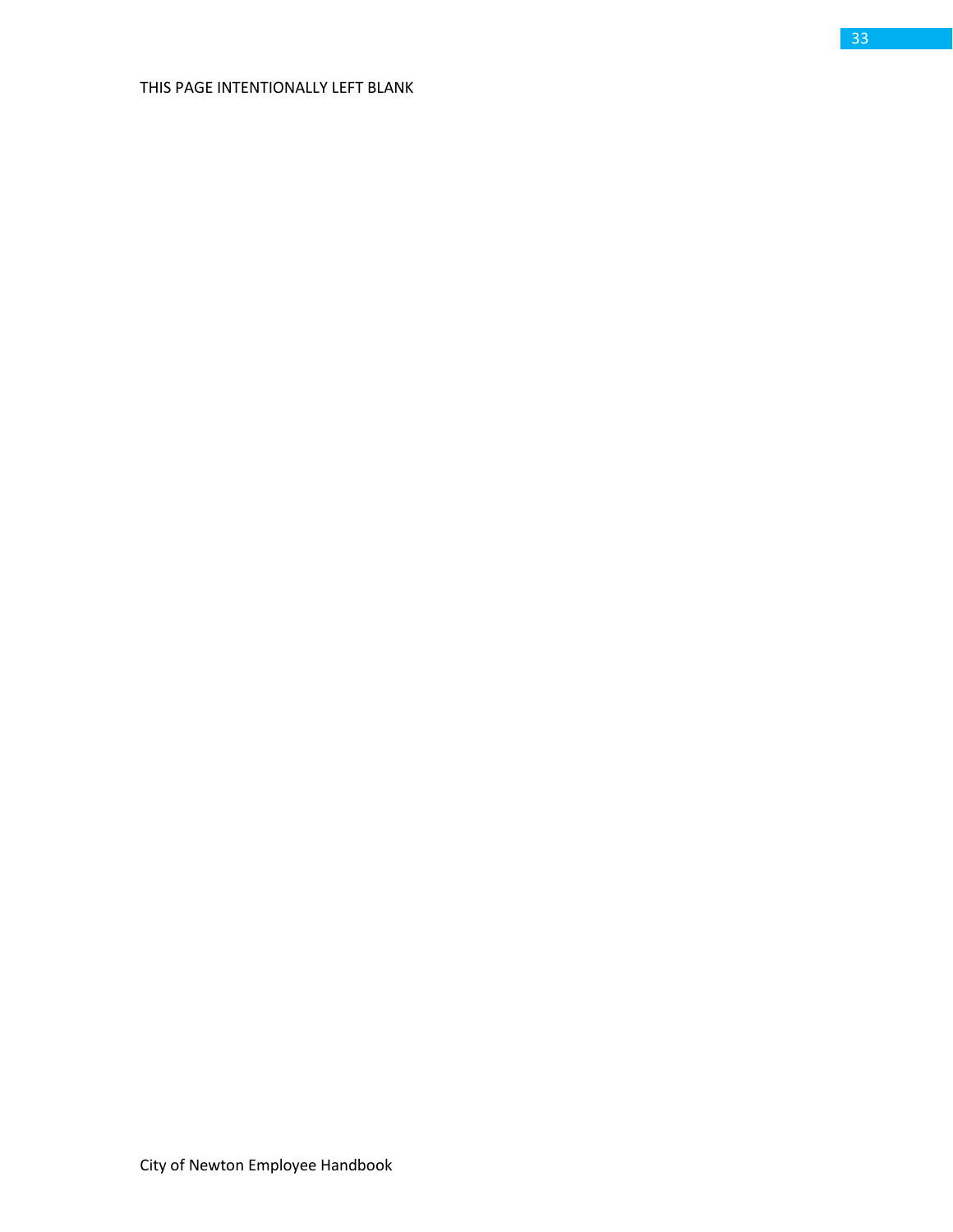# Insurance Statement Elected Officials, Employees and Volunteers who Drive a Personal Vehicle for City Business

**Signature** 

**Date** 

I, \_\_\_\_\_\_\_\_\_\_\_\_\_\_\_\_\_\_\_\_\_\_\_\_\_\_\_\_\_\_\_\_\_(please print name), serving as an elected official/employee/volunteer of the City of Newton, plan to use my personal vehicle to conduct City business as necessary. I certify that I have read the policy and will abide by its provisions. I further certify that I have now and will keep in effect automobile liability insurance equal to or greater than the minimum limits required by the City of Newton policy.